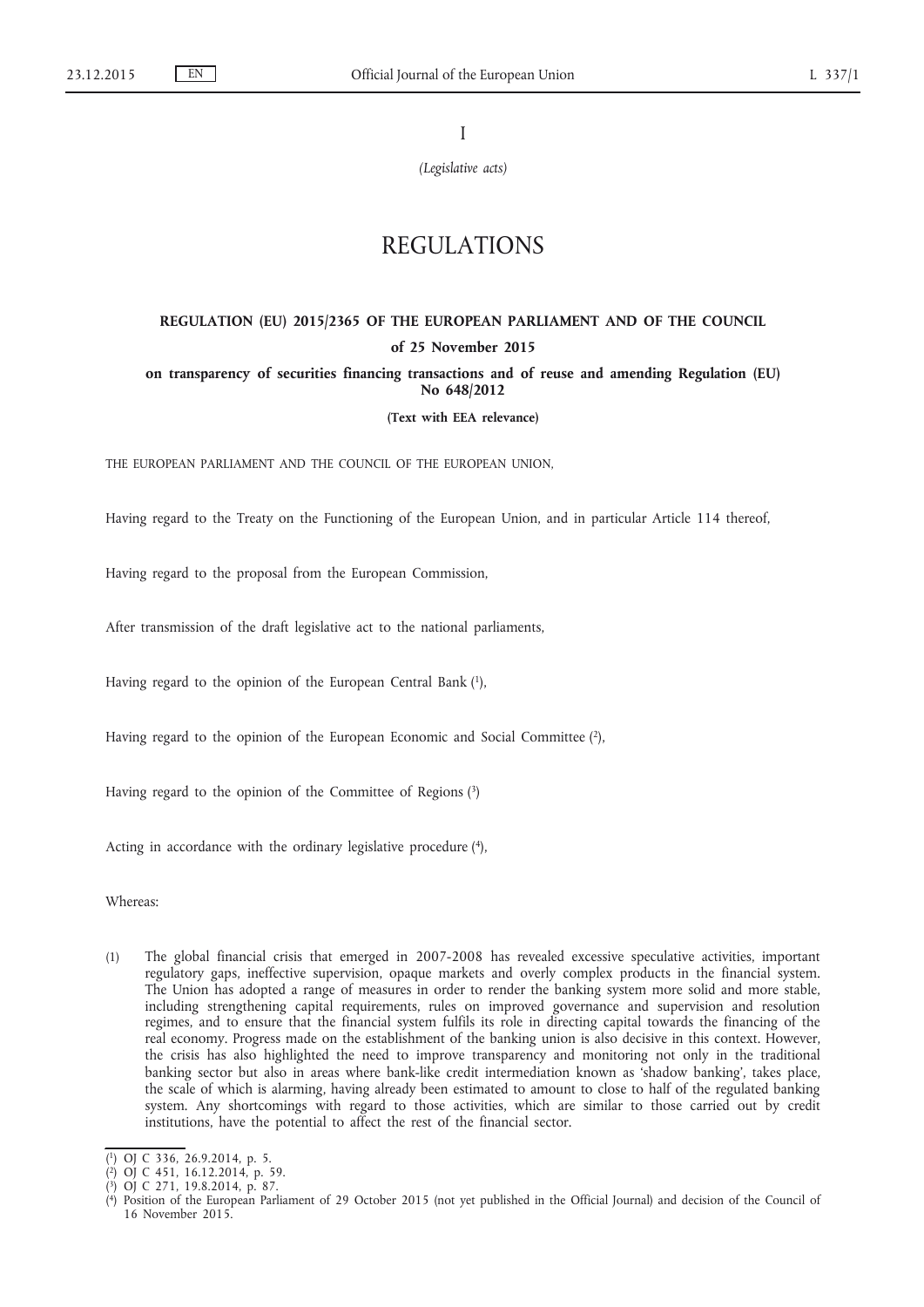- (2) In the context of its work to curb shadow banking, the Financial Stability Board (FSB) and the European Systemic Risk Board (ESRB) established by Regulation (EU) No 1092/2010 of the European Parliament and of the Council (1) have identified the risks posed by securities financing transactions (SFTs). SFTs allow the build-up of leverage, pro-cyclicality and interconnectedness in the financial markets. In particular, a lack of transparency in the use of SFTs has prevented regulators and supervisors as well as investors from correctly assessing and monitoring the respective bank-like risks and level of interconnectedness in the financial system in the period preceding and during the financial crisis. Against this background, on 29 August 2013, the FSB adopted the policy framework entitled 'Strengthening Oversight and Regulation of Shadow Banking' ('FSB Policy Framework') for addressing shadow banking risks in securities lending and repos, which was endorsed in September 2013 by the G20 Leaders.
- (3) On 14 October 2014, the FSB published a regulatory framework for haircuts on non-centrally cleared SFTs. In the absence of clearing, such operations raise major risks if they are not properly collateralised. While enhancing transparency in the reuse of client assets would be a first step towards facilitating counterparties' capacity to analyse and prevent risks, the FSB is due to complete its work, by 2016, on a set of recommendations on haircuts on non-centrally cleared SFTs to prevent excessive leveraging and mitigate concentration risk and default risk.
- (4) On 19 March 2012, the Commission published a Green Paper on Shadow Banking. Based on the extensive feedback received and taking into account international developments, the Commission issued, on 4 September 2013, a communication to the Council and the European Parliament entitled 'Shadow Banking — Addressing New Sources of Risk in the Financial sector'. The Communication stressed that the complex and opaque nature of SFTs makes it difficult to identify counterparties and monitor risk concentration and also leads to the build-up of excessive leverage in the financial system.
- (5) A high-level expert group chaired by Erkki Liikanen adopted a report on reforming the structure of the Union banking sector in October 2012. It considered, among other things, the interaction between the traditional and the shadow banking systems. The report recognised the risks of shadow banking activities such as high leverage and pro-cyclicality, and it called for a reduction of the interconnectedness between banks and the shadow banking system, which had been a source of contagion in a system-wide banking crisis. The report also suggested certain structural measures to deal with remaining weaknesses in the Union banking sector.
- (6) Structural reforms of the Union banking system are dealt with in a proposal for a regulation of the European Parliament and of the Council on structural measures improving the resilience of EU credit institutions. However, imposing structural measures on banks could result in certain activities being shifted to less-regulated areas such as the shadow banking sector. That proposal should therefore be accompanied by the binding transparency and reporting requirements for SFTs laid down in this Regulation. Thus, the transparency rules laid down in this Regulation complement that proposal.
- (7) This Regulation responds to the need to enhance the transparency of securities financing markets and thus of the financial system. In order to ensure equivalent conditions of competition and international convergence, this Regulation follows the FSB Policy Framework. It creates a Union framework under which details of SFTs can be efficiently reported to trade repositories and information on SFTs and total return swaps is disclosed to investors in collective investment undertakings. The definition of SFT in this Regulation does not include derivative contracts as defined in Regulation (EU) No 648/2012 of the European Parliament and of the Council (2). However, it includes transactions that are commonly referred to as liquidity swaps and collateral swaps, which do not fall under the definition of derivative contracts in Regulation (EU) No 648/2012. The need for international convergence is reinforced by the probability that, following structural reform of the Union banking sector, activities that are currently exercised by traditional banks might migrate to the shadow banking sector and encompass financial and non-financial entities. Therefore, even less transparency may arise for regulators and supervisors in respect of those activities, preventing them from obtaining a proper overview of the risks linked to SFTs. This would only aggravate already well established links between the regulated and the shadow banking sectors in particular markets.

<sup>(</sup> 1) Regulation (EU) No 1092/2010 of the European Parliament and of the Council of 24 November 2010 on European Union macroprudential oversight of the financial system and establishing a European Systemic Risk Board (OJ L 331, 15.12.2010, p. 1).

<sup>(</sup> 2) Regulation (EU) No 648/2012 of the European Parliament and of the Council of 4 July 2012 on OTC derivatives, central counterparties and trade repositories (OJ L 201, 27.7.2012, p. 1).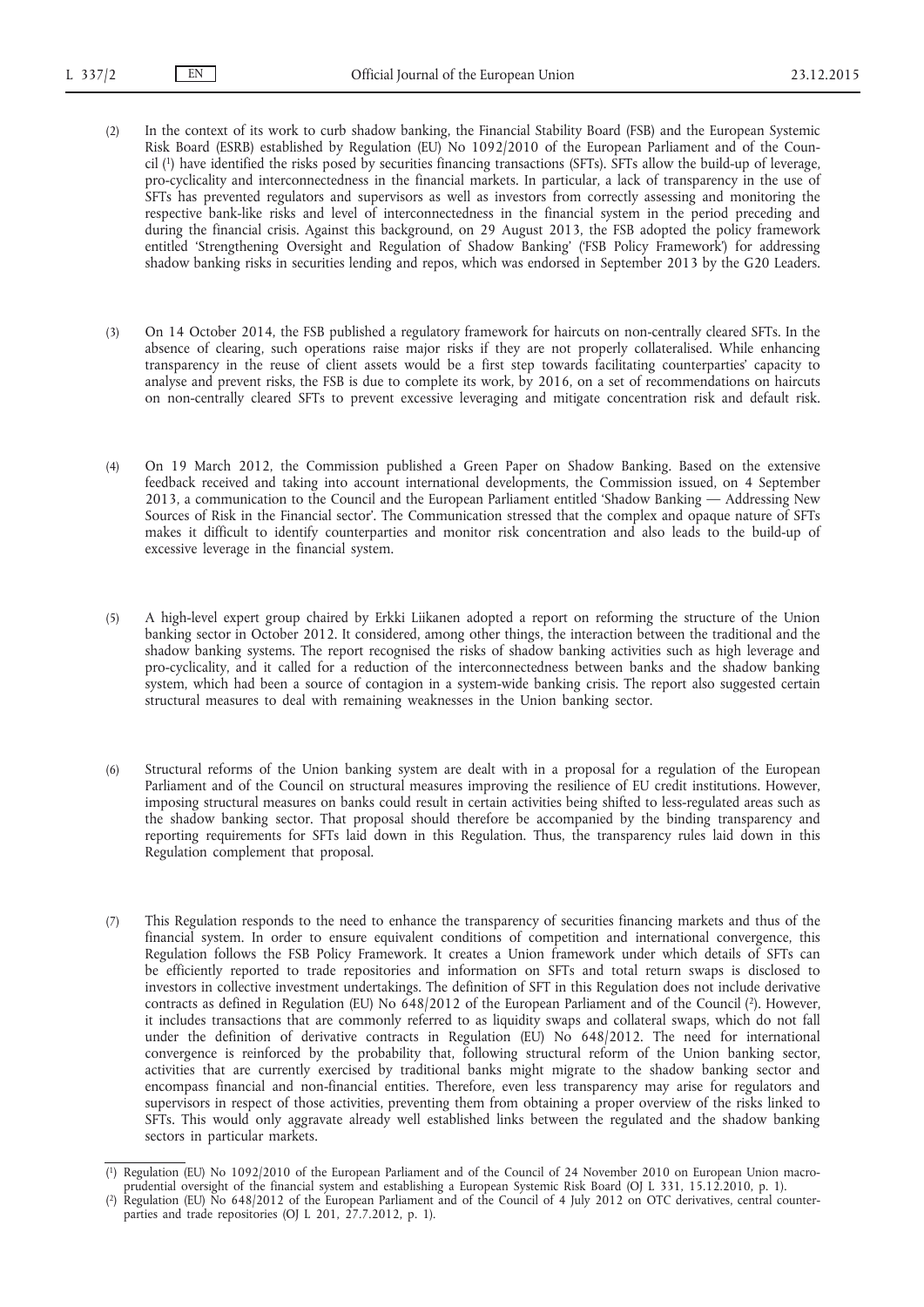- (8) The evolution of market practices and technological developments enable market participants to use transactions other than SFTs as a source of funding, for liquidity and collateral management, as a yield-enhancement strategy, to cover short sales or for dividend tax arbitrage. Such transactions could have an equivalent economic effect and pose risks similar to SFTs, including pro-cyclicality brought about by fluctuating asset values and volatility; maturity or liquidity transformation stemming from financing long-term or illiquid assets through short-term or liquid assets; and financial contagion arising from interconnectedness of chains of transactions involving collateral reuse.
- (9) In order to respond to the issues raised by the FSB Policy Framework and the developments envisaged following structural reform of the Union banking sector, Member States are likely to adopt divergent national measures which could create obstacles to the smooth functioning of the internal market and be to the detriment of market participants and financial stability. In addition, the lack of harmonised transparency rules makes it difficult for national authorities to compare the micro-level data stemming from different Member States and thus to understand the real risks individual market participants pose to the system. It is therefore necessary to prevent such distortions and obstacles from arising in the Union. Consequently, the appropriate legal basis for this Regulation is Article 114 of the Treaty on the Functioning of the European Union (TFEU), as interpreted in accordance with the consistent case-law of the Court of Justice of the European Union.
- (10) The new rules on transparency should therefore provide for the reporting of details regarding SFTs concluded by all market participants, whether they are financial or non-financial entities, including the composition of the collateral, whether the collateral is available for reuse or has been reused, the substitution of collateral at the end of the day and the haircuts applied. In order to minimise additional operational costs for market participants, the new rules and standards should build on pre-existing infrastructures, operational processes and formats which have been introduced with regard to reporting derivative contracts to trade repositories. In that context, the European Supervisory Authority (European Securities and Markets Authority) ('ESMA') established by Regulation (EU) No 1095/2010 of the European Parliament and of the Council (1) should, to the extent feasible and relevant, minimise overlaps and avoid inconsistencies between the technical standards adopted pursuant to this Regulation and those adopted pursuant to Article 9 of Regulation (EU) No 648/2012. The legal framework laid down by this Regulation should, to the extent possible, be the same as that of Regulation (EU) No 648/2012 in respect of the reporting of derivative contracts to trade repositories registered for that purpose. This should also enable trade repositories registered or recognised in accordance with that Regulation to fulfil the repository function assigned by this Regulation, if they comply with certain additional criteria, subject to completion of a simplified registration process.
- (11) In order to ensure consistency and effectiveness of ESMA's powers to impose penalties, the market participants that fall within the scope of this Regulation should, by reference to Regulation (EU) No 648/2012, be subject to the provisions regarding ESMA's powers as laid down in that Regulation as specified, in respect of the rules of procedure, by the delegated acts adopted pursuant to Article 64(7) of that Regulation.
- (12) Transactions with members of the European System of Central Banks (ESCB) should be exempted from the obligation to report SFTs to trade repositories. However, in order to ensure that regulators and supervisors obtain a proper overview of the risks linked to SFTs concluded by the entities they regulate or supervise, the relevant authorities and the members of the ESCB should cooperate closely. Such cooperation should enable regulators and supervisors to fulfil their respective responsibilities and mandates. Such cooperation should be confidential, and conditional on a justified request from the relevant competent authorities, and should only be provided with a view to enabling those authorities to fulfil their respective responsibilities having due regard to the principles and requirements of the independence of central banks and the performance by them of their functions as monetary authorities, including the performance of monetary, foreign exchange and financial stability policy operations which members of the ESCB are legally empowered to pursue. The members of the ESCB should be able to refuse to provide information where the transactions are entered into by them in the performance of their functions as monetary authorities. They should notify the requesting authority of any such refusal together with the justification therefor.
- (13) Information on the risks inherent in securities financing markets should be centrally stored, and easily and directly accessible by, inter alia, ESMA, the European Supervisory Authority (European Banking Authority)

<sup>(</sup> 1) Regulation (EU) No 1095/2010 of the European Parliament and of the Council of 24 November 2010 establishing a European Supervisory Authority (European Securities and Markets Authority), amending Decision No 716/2009/EC and repealing Commission Decision 2009/77/EC (OJ L 331, 15.12.2010, p. 84).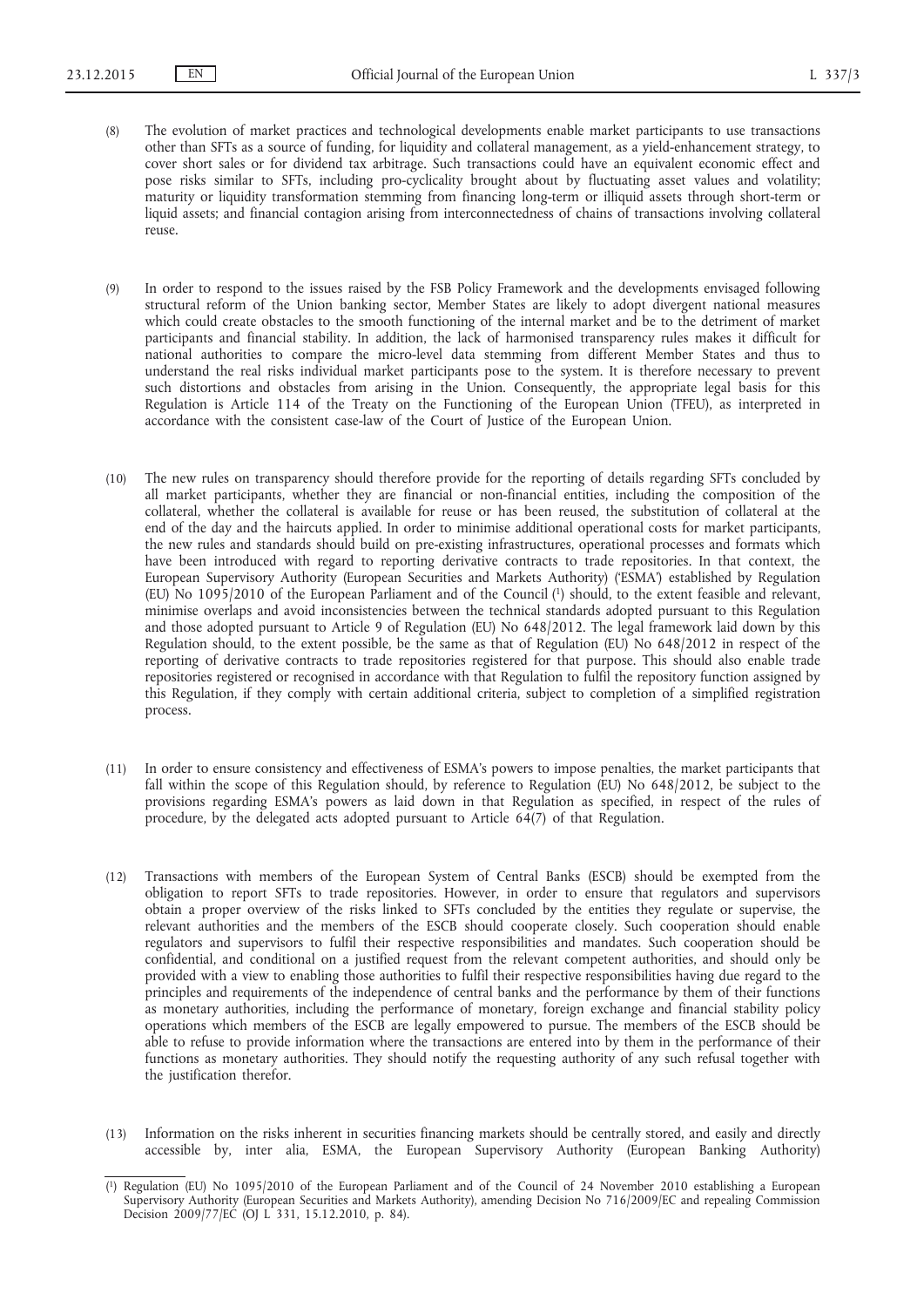('EBA') established by Regulation (EU) No 1093/2010 of the European Parliament and of the Council (1), the European Supervisory Authority (European Insurance and Occupational Pensions Authority) ('EIOPA') established by Regulation (EU) No 1094/2010 of the European Parliament and of the Council (2), the relevant competent authorities, the ESRB and the relevant central banks of the ESCB, including the European Central Bank (ECB) in carrying out its tasks within a single supervisory mechanism under Council Regulation (EU) No 1024/2013 (3), for the purpose of identification and monitoring of financial stability risks entailed by shadow banking activities of regulated and non-regulated entities. ESMA should take into consideration the technical standards adopted pursuant to Article 81 of Regulation (EU) No 648/2012 regulating trade repositories for derivative contracts and the future development of those technical standards when drawing up or proposing to revise the regulatory technical standards provided for in this Regulation. ESMA should also aim to ensure that the relevant competent authorities, the ESRB and the relevant central banks of the ESCB, including the ECB, have direct and immediate access to the information necessary to perform their duties, including to define and implement monetary policy and to perform oversight of financial market infrastructures. In order to ensure this, ESMA should set out the terms and conditions for access to such information in draft regulatory technical standards.

- (14) It is necessary to introduce provisions on the exchange of information between competent authorities and to strengthen the duties of assistance and cooperation which they owe each other. Due to increasing cross-border activity, competent authorities should provide each other with the relevant information for the exercise of their functions in order to ensure the effective enforcement of this Regulation, including in situations where infringements or suspected infringements may be of concern to authorities in two or more Member States. In the exchange of information, strict professional secrecy is needed to ensure the smooth transmission of that information and the protection of particular rights. Without prejudice to national criminal or tax law, the competent authorities, ESMA, bodies or natural or legal persons other than the competent authorities, which receive confidential information, should use it only in the performance of their duties and for the exercise of their functions. However, this should not prevent the exercise, in accordance with national law, of the functions of national bodies responsible for the prevention, investigation or correction of cases of maladministration.
- (15) SFTs are used extensively by managers of collective investment undertakings for efficient portfolio management. Such use can have a significant impact on the performance of those collective investment undertakings. SFTs can be used either to fulfil investment objectives or to enhance returns. Managers also make use of total return swaps which have effects equivalent to SFTs. SFTs and total return swaps are extensively used by managers of collective investment undertakings to get exposure to certain strategies or to enhance their returns. The use of SFTs and total return swaps could increase the general risk profile of the collective investment undertaking whereas their use is not properly disclosed to investors. It is crucial to ensure that investors in such collective investment undertakings are able to make informed choices and to assess the overall risk and reward profile of collective investment undertakings. When assessing SFTs and total return swaps, the collective investment undertaking should consider the substance of the transaction in addition to its legal form.
- (16) Investments made on the basis of incomplete or inaccurate information as regards a collective investment undertaking's investment strategy can result in significant investor losses. It is therefore essential that collective investment undertakings disclose all relevant detailed information linked to their use of SFTs and total return swaps. In addition, full transparency is especially relevant in the area of collective investment undertakings as the entirety of assets that are subject to SFTs and total return swaps are not owned by the managers of collective investment undertakings but by their investors. Full disclosure as regards SFTs and total return swaps is therefore an essential tool to safeguard against possible conflicts of interest.

<sup>(</sup> 1) Regulation (EU) No 1093/2010 of the European Parliament and of the Council of 24 November 2010 establishing a European Supervisory Authority (European Banking Authority), amending Decision No 716/2009/EC and repealing Commission Decision 2009/78/EC (OJ L 331, 15.12.2010, p. 12).

<sup>(</sup> 2) Regulation (EU) No 1094/2010 of the European Parliament and of the Council of 24 November 2010 establishing a European Supervisory Authority (European Insurance and Occupational Pensions Authority), amending Decision No 716/2009/EC and repealing Commission Decision 2009/79/EC (OJ L 331, 15.12.2010, p. 48).

<sup>(</sup> 3) Council Regulation (EU) No 1024/2013 of 15 October 2013 conferring specific tasks on the European Central Bank concerning policies relating to the prudential supervision of credit institutions (OJ L 287, 29.10.2013, p. 63).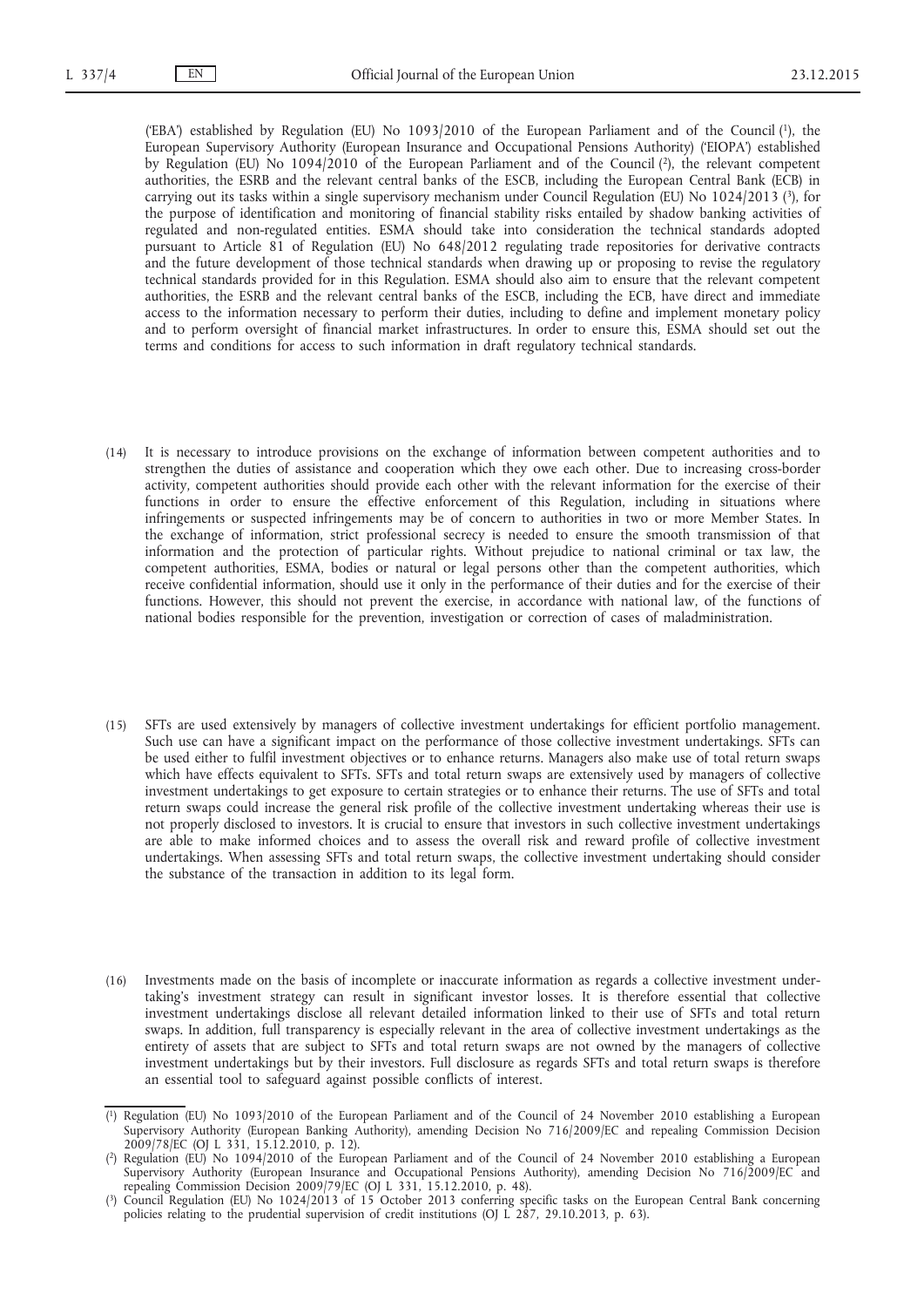- (17) The new rules on transparency of SFTs and total return swaps are closely linked to Directives 2009/65/EC (1) and 2011/61/EU (2) of the European Parliament and of the Council since those Directives form the legal framework governing the establishment, management and marketing of collective investment undertakings.
- (18) Collective investment undertakings may operate as undertakings for collective investment in transferable securities (UCITS) managed by UCITS management companies or by UCITS investment companies authorised under Directive 2009/65/EC or as alternative investment funds (AIFs) managed by alternative investment fund managers (AIFMs) authorised or registered under Directive 2011/61/EU. The new rules on transparency of SFTs and total return swaps introduced by this Regulation supplement, and should apply in addition to, the provisions of those Directives.
- (19) In order to enable investors to become aware of the risks associated with the use of SFTs and total return swaps, managers of collective investment undertakings should include detailed information on any recourse they have to those techniques in periodical reports. The existing periodical reports that UCITS management companies or UCITS investment companies and AIFMs have to produce should be supplemented by the additional information on the use of SFTs and total return swaps. In further specifying the content of those periodical reports, ESMA should take into account the administrative burden and the specificities of different types of SFTs and total return swaps.
- (20) A collective investment undertaking's investment policy with respect to SFTs and total return swaps should be clearly disclosed in the pre-contractual documents, such as the prospectus for UCITS and the pre-contractual disclosure to investors for AIFs. This should ensure that investors understand and appreciate the inherent risks before they decide to invest in a particular UCITS or AIF.
- (21) Reuse of collateral provides liquidity and enables counterparties to reduce funding costs. However, it tends to create complex collateral chains between traditional banking and shadow banking, giving rise to financial stability risks. The lack of transparency on the extent to which financial instruments provided as collateral have been reused and the respective risks in the case of bankruptcy can undermine confidence in counterparties and magnify risks to financial stability.
- (22) In order to increase transparency of reuse, minimum information requirements should be imposed. Reuse should take place only with the express knowledge and consent of the providing counterparty. The exercise of a right to reuse should therefore be reflected in the securities account of the providing counterparty unless that account is governed by the law of a third country which provides for other appropriate means to reflect the reuse.
- (23) Although the scope of the rules concerning reuse in this Regulation is wider than that of Directive 2002/47/EC of the European Parliament and of the Council (3), this Regulation does not amend the scope of that Directive but should, rather, be read in addition to that Directive. The conditions subject to which counterparties have a right to reuse and to exercise that right should not in any way diminish the protection afforded to a title transfer financial collateral arrangement under Directive 2002/47/EC. Against that background, any infringement of the transparency requirements of reuse should not affect national law concerning the validity or effect of a transaction.
- (24) This Regulation establishes strict information rules for counterparties on reuse which should not prejudice the application of sectorial rules adapted to specific actors, structures and situations. Therefore, the rules on reuse provided for in this Regulation should apply, for example, to collective investment undertakings and depositories or clients of investment firms only insofar as no more stringent rules on reuse are provided for in the legal framework for collective investment undertakings or for safeguarding of client assets constituting a *lex specialis* and taking precedence over the rules contained in this Regulation. In particular, this Regulation should be without prejudice to any rule under Union law or national law restricting the ability of counterparties to engage in reuse of financial instruments that are provided as collateral by counterparties or persons other than counterparties. The application of the reuse requirements should be deferred to six months after the date of entry into force of this Regulation in order to provide counterparties with sufficient time to adapt their outstanding collateral arrangements, including master agreements, and to ensure that new collateral arrangements comply with this Regulation.

<sup>(</sup> 1) Directive 2009/65/EC of the European Parliament and of the Council of 13 July 2009 on the coordination of laws, regulations and administrative provisions relating to undertakings for collective investment in transferable securities (UCITS) (OJ L 302, 17.11.2009, p. 32).

<sup>(</sup> 2) Directive 2011/61/EU of the European Parliament and of the Council of 8 June 2011 on Alternative Investment Fund Managers and amending Directives 2003/41/EC and 2009/65/EC and Regulations (EC) No 1060/2009 and (EU) No 1095/2010 (O) L 174, 1.7.2011, p. 1).

<sup>(</sup> 3) Directive 2002/47/EC of the European Parliament and of the Council of 6 June 2002 on financial collateral arrangements (OJ L 168, 27.6.2002, p. 43).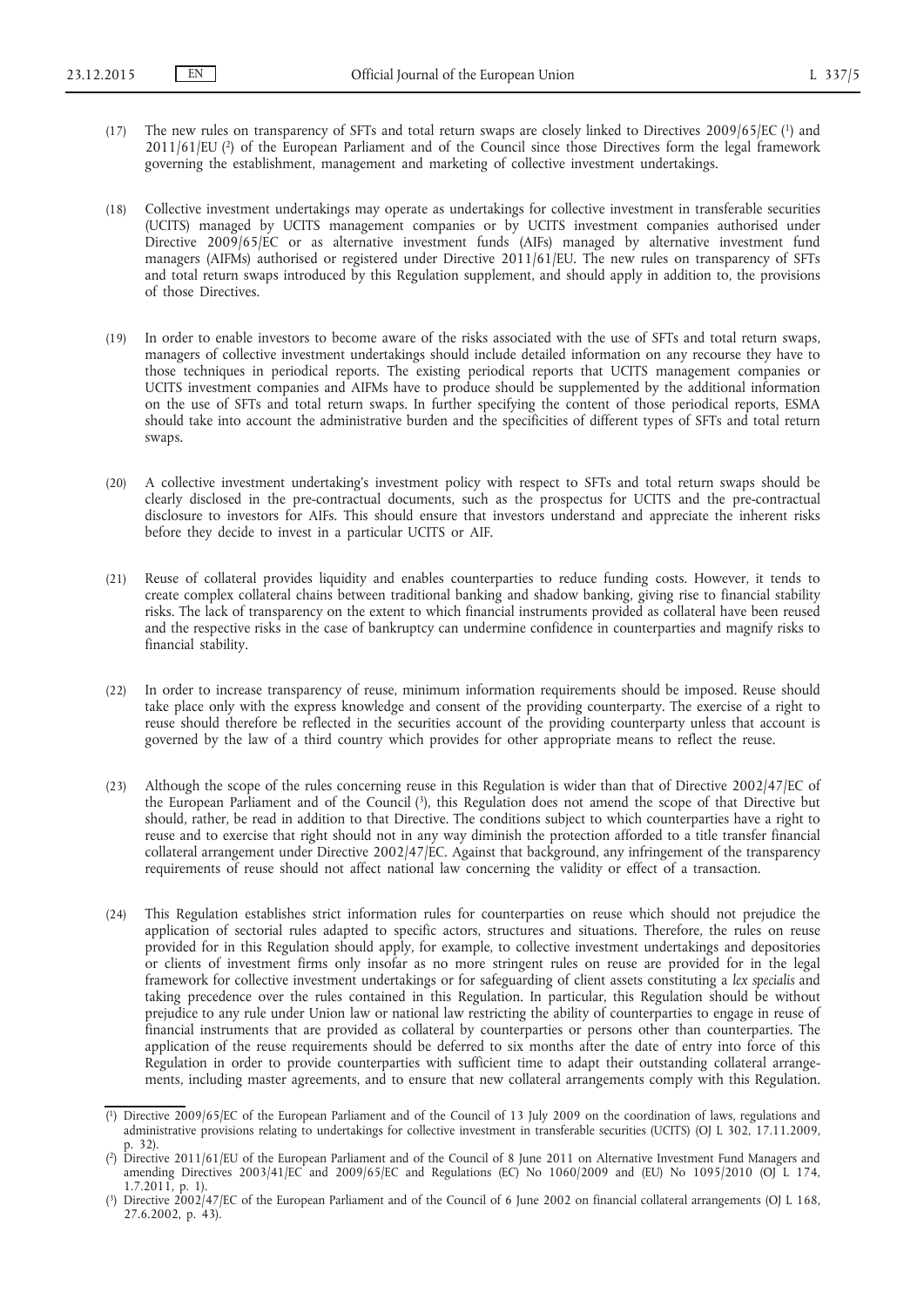(25) In order to promote international consistency of terminology, the use of the term 'reuse' in this Regulation is in line with the FSB Policy Framework. This should not, however, lead to inconsistency within the Union *acquis* and, in particular, should be without prejudice to the meaning of the term 'reuse' employed in Directives 2009/65/EC and 2011/61/EU.

(26) In order to ensure compliance by counterparties with the obligations deriving from this Regulation and that they are subject to similar treatment across the Union, Member States should ensure that competent authorities have the power to impose administrative sanctions and other administrative measures which are effective, proportionate and dissuasive. Therefore, administrative sanctions and other administrative measures laid down in this Regulation should satisfy certain essential requirements in relation to addressees, criteria to be taken into account when applying a sanction or measure, publication of sanctions or measures, key powers to impose sanctions and levels of administrative pecuniary sanctions. It is appropriate that sanctions and other measures established under Directives 2009/65/EC and 2011/61/EU apply to infringements of the transparency obligations relating to the collective investment undertakings under this Regulation.

- (27) The powers to impose sanctions conferred on competent authorities should be without prejudice to the exclusive competence of the ECB, pursuant to Article 4(1)(a) of Regulation (EU) No 1024/2013, to withdraw authorisations of credit institutions for prudential supervisory purposes.
- (28) Provisions in this Regulation regarding the application for registration of trade repositories and the withdrawal of registration do not affect the remedies provided for in Chapter V of Regulation (EU) No 1095/2010.
- (29) Technical standards in the financial services sector should ensure consistent harmonisation and adequate protection of depositors, investors and consumers across the Union. As a body with highly specialised expertise, it is efficient and appropriate to entrust ESMA with the development of draft regulatory technical and implementing standards which do not involve policy choices. ESMA should ensure efficient administrative and reporting processes when drafting technical standards. The Commission should be empowered to adopt regulatory technical standards by means of delegated acts pursuant to Article 290 TFEU and in accordance with Articles 10 to 14 of Regulation (EU) No 1095/2010 in the following areas: the details to be reported for different types of SFTs; the details of the application for registration or extension of the registration of a trade repository; the details of the procedures to be applied by trade repositories in order to verify the details of SFTs reported to them; the frequency and the details of publication of, the requirements for, and the access to, trade repositories' data; and, if necessary, the further specification of the content of the Annex.
- (30) The Commission should be empowered to adopt implementing technical standards developed by ESMA by means of implementing acts pursuant to Article 291 TFEU and in accordance with Article 15 of Regulation (EU) No 1095/2010 with regard to the format and frequency of the reports, the format of the application for registration or extension of the registration of a trade repository, as well as the procedures and forms for exchange of information on sanctions and other measures with ESMA.
- (31) The power to adopt acts in accordance with Article 290 TFEU should be delegated to the Commission in respect of amending the list of entities that are excluded from the scope of this Regulation and of the type of fees, the matters for which fees are due, the amount of the fees and the manner in which they are to be paid by trade repositories. It is of particular importance that the Commission carry out appropriate consultations during its preparatory work, including at expert level. The Commission, when preparing and drawing up delegated acts, should ensure a simultaneous, timely and appropriate transmission of relevant documents to the European Parliament and to the Council.
- (32) In order to ensure uniform conditions for the implementation of this Regulation, implementing powers should be conferred on the Commission to take decisions on the assessment of the rules of third countries for the purposes of recognising third-country trade repositories, and in order to avoid potentially duplicate or conflicting requirements. The assessment which forms the basis of decisions on equivalence of reporting requirements in a third country should not prejudice the right of a trade repository established in that third country and recognised by ESMA to provide reporting services to entities established in the Union, as a recognition decision should be independent of such an assessment for the purposes of an equivalence decision.
- (33) Where an implementing act on equivalence is withdrawn, counterparties should automatically be subject again to all of the requirements laid down in this Regulation.
- (34) Where appropriate, the Commission should cooperate with third-country authorities in order to explore mutually supportive solutions to ensure consistency between this Regulation and the requirements established by those third countries and thus avoid any possible duplication in this respect.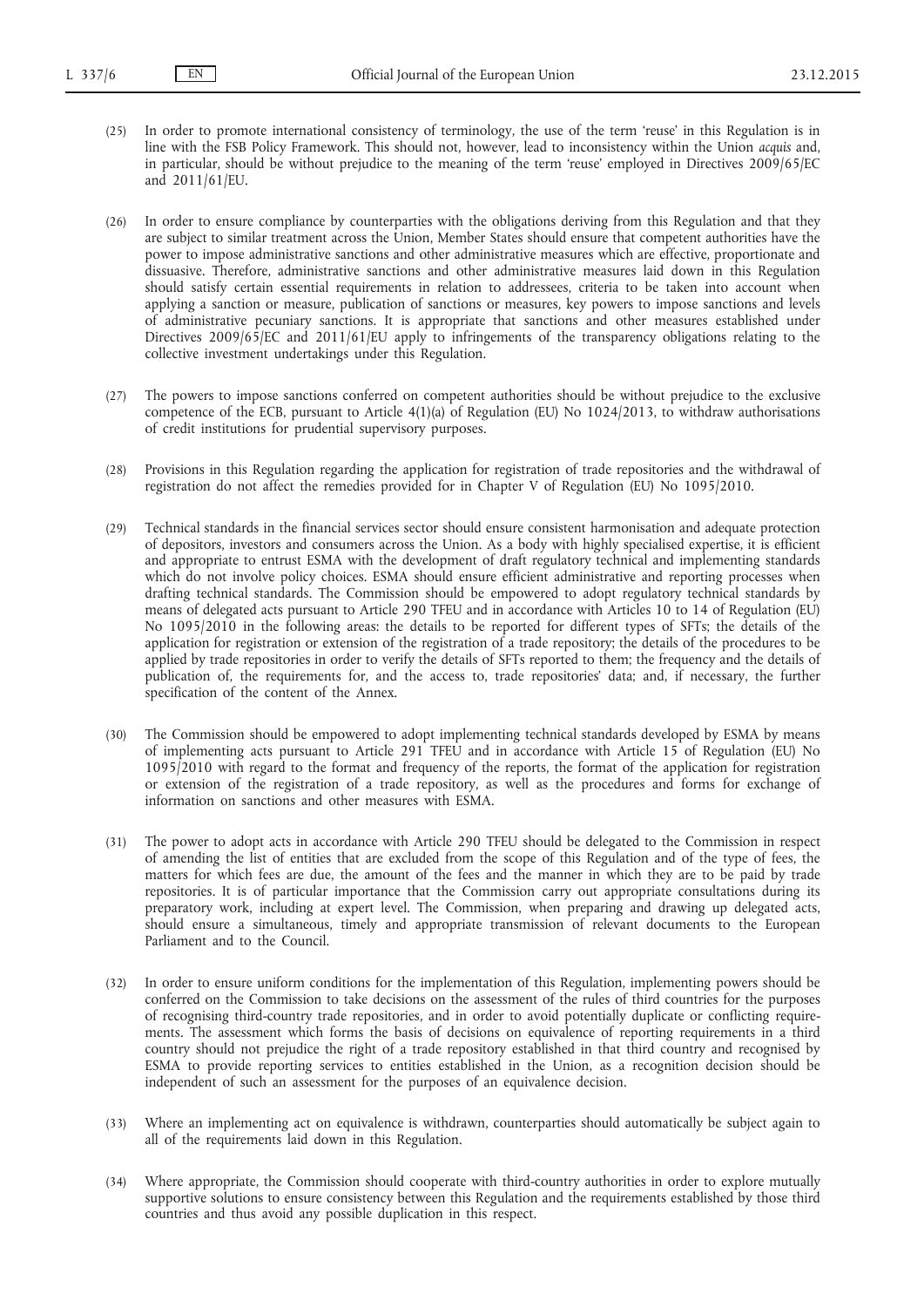- (35) Since the objectives of this Regulation, namely enhancing the transparency of certain activities in financial markets such as the use of SFTs and reuse of collateral in order to enable the monitoring and identification of the corresponding risks, cannot be sufficiently achieved by the Member States but can rather, by reason of the scale and effects of this Regulation, be better achieved at Union level, the Union may adopt measures, in accordance with the principle of subsidiarity as set out in Article 5 of the Treaty on European Union. In accordance with the principle of proportionality as set out in that Article, this Regulation does not go beyond what is necessary in order to achieve those objectives.
- (36) This Regulation respects the fundamental rights and observes the principles recognised in the Charter of Fundamental Rights of the European Union, in particular the right to the protection of personal data, the right to respect for private and family life, the rights of the defence and the principle of *ne bis in idem*, the freedom to conduct a business, the right to property, the right to an effective remedy and to a fair trial. This Regulation must be applied according to those rights and principles.
- (37) The European Data Protection Supervisor was consulted in accordance with Article 28(2) of Regulation (EC) No 45/2001 of the European Parliament and of the Council (1) and delivered an opinion on 11 July 2014 (2).
- (38) Any exchange or transmission of personal data by competent authorities of the Member States or by trade repositories should be undertaken in accordance with the rules on the transfer of personal data as laid down in Directive 95/46/EC of the European Parliament and of the Council (3). Any exchange or transmission of personal data by ESMA, EBA or EIOPA should be carried out in accordance with the rules on the transfer of personal data as laid down in Regulation (EC) No 45/2001.
- (39) With the assistance of ESMA, the Commission should monitor and prepare reports to the European Parliament and to the Council on the international application of the reporting obligation laid down in this Regulation. The time provided for submission of the Commission reports should allow for the prior effective application of this Regulation.
- (40) Following the outcome of the work carried out by relevant international fora, and with the assistance of ESMA, EBA and the ESRB, the Commission should submit a report to the European Parliament and to the Council on progress in international efforts to mitigate the risks associated with SFTs, including the FSB recommendations for haircuts on non-centrally cleared SFTs, and on the appropriateness of those recommendations for Union markets.
- (41) The application of the transparency requirements laid down in this Regulation should be deferred in order to provide trade repositories with sufficient time to apply for the authorisation and recognition of their activities provided for in this Regulation, and counterparties and collective investment undertakings with sufficient time to comply with those requirements. In particular, it is appropriate to defer the application of additional transparency requirements for collective investment undertakings, taking into account the Guidelines for competent authorities and UCITS management companies issued by ESMA on 18 December 2012 which lay down an optional framework for UCITS management companies regarding disclosure obligations and the need to reduce the administrative burden of managers of collective investment undertakings. In order to ensure the effective implementation of the reporting of SFTs, a phase-in of the application of the requirements by type of counterparty is necessary. Such an approach should take into account the effective ability of the counterparty to comply with the reporting obligations laid down in this Regulation.
- (42) The new uniform rules on the transparency of SFTs and certain over-the-counter (OTC) derivatives, namely total return swaps, laid down in this Regulation are closely linked to the rules laid down in Regulation (EU) No 648/2012, as those OTC derivatives fall within the scope of the reporting requirements laid down in that Regulation. In order to ensure a coherent scope of both sets of transparency and reporting requirements, a clear delineation between OTC derivatives and exchange-traded derivatives is needed irrespective of whether those contracts are traded in the Union or in third-country markets. The definition of OTC derivatives in

<sup>(</sup> 1) Regulation (EC) No 45/2001 of the European Parliament and of the Council of 18 December 2000 on the protection of individuals with regard to the processing of personal data by the Community institutions and bodies and on the free movement of such data (OJ L 8, 12.1.2001, p. 1).

<sup>(</sup> 2) OJ C 328, 20.9.2014, p. 3.

<sup>(</sup> 3) Directive 95/46/EC of the European Parliament and of the Council of 24 October 1995 on the protection of individuals with regard to the processing of personal data and on the free movement of such data (OJ L 281, 23.11.1995, p. 31).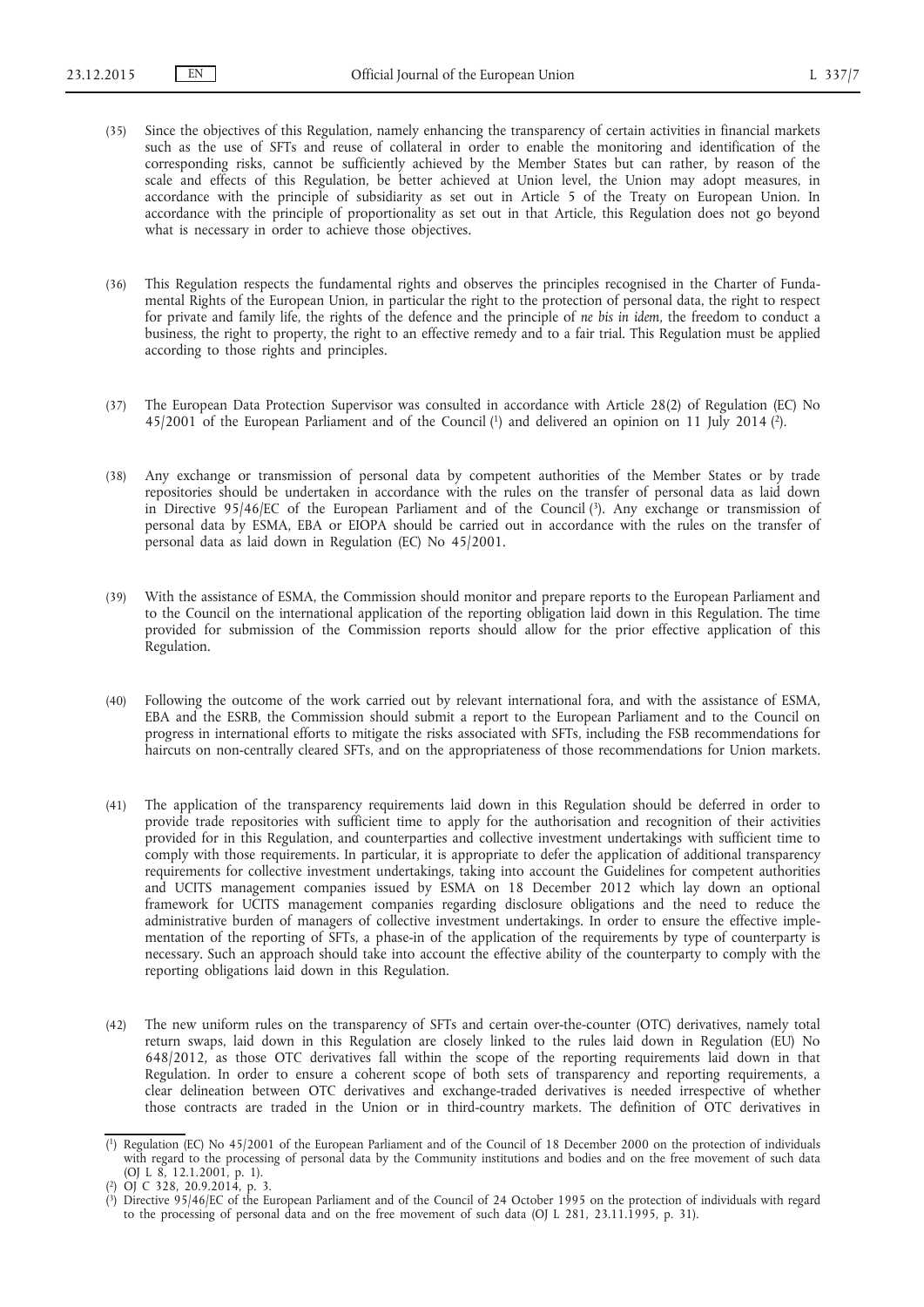Regulation (EU) No 648/2012 should therefore be amended in order to ensure that the same type of derivatives contracts are identified as either OTC derivatives or exchange-traded derivatives irrespective of whether those contracts are traded in the Union or in third-country markets.

(43) Regulation (EU) No 648/2012 should therefore be amended accordingly,

HAVE ADOPTED THIS REGULATION:

### CHAPTER I

### **SUBJECT MATTER, SCOPE AND DEFINITIONS**

### *Article 1*

### **Subject matter**

This Regulation lays down rules on the transparency of securities financing transactions (SFTs) and of reuse.

#### *Article 2*

### **Scope**

1. This Regulation applies to:

- (a) a counterparty to an SFT that is established:
	- (i) in the Union, including all its branches irrespective of where they are located;
	- (ii) in a third country, if the SFT is concluded in the course of the operations of a branch in the Union of that counterparty;
- (b) management companies of undertakings for collective investment in transferable securities (UCITS) and UCITS investment companies in accordance with Directive 2009/65/EC;
- (c) managers of alternative investment funds (AIFMs) authorised in accordance with Directive 2011/61/EU;
- (d) a counterparty engaging in reuse that is established:
	- (i) in the Union, including all its branches irrespective of where they are located;
	- (ii) in a third country, where either:
		- the reuse is effected in the course of the operations of a branch in the Union of that counterparty, or
		- the reuse concerns financial instruments provided under a collateral arrangement by a counterparty established in the Union or a branch in the Union of a counterparty established in a third country.
- 2. Articles 4 and 15 do not apply to:
- (a) members of the European System of Central Banks (ESCB), other Member States' bodies performing similar functions, and other Union public bodies charged with, or intervening in, the management of the public debt;
- (b) the Bank for International Settlements.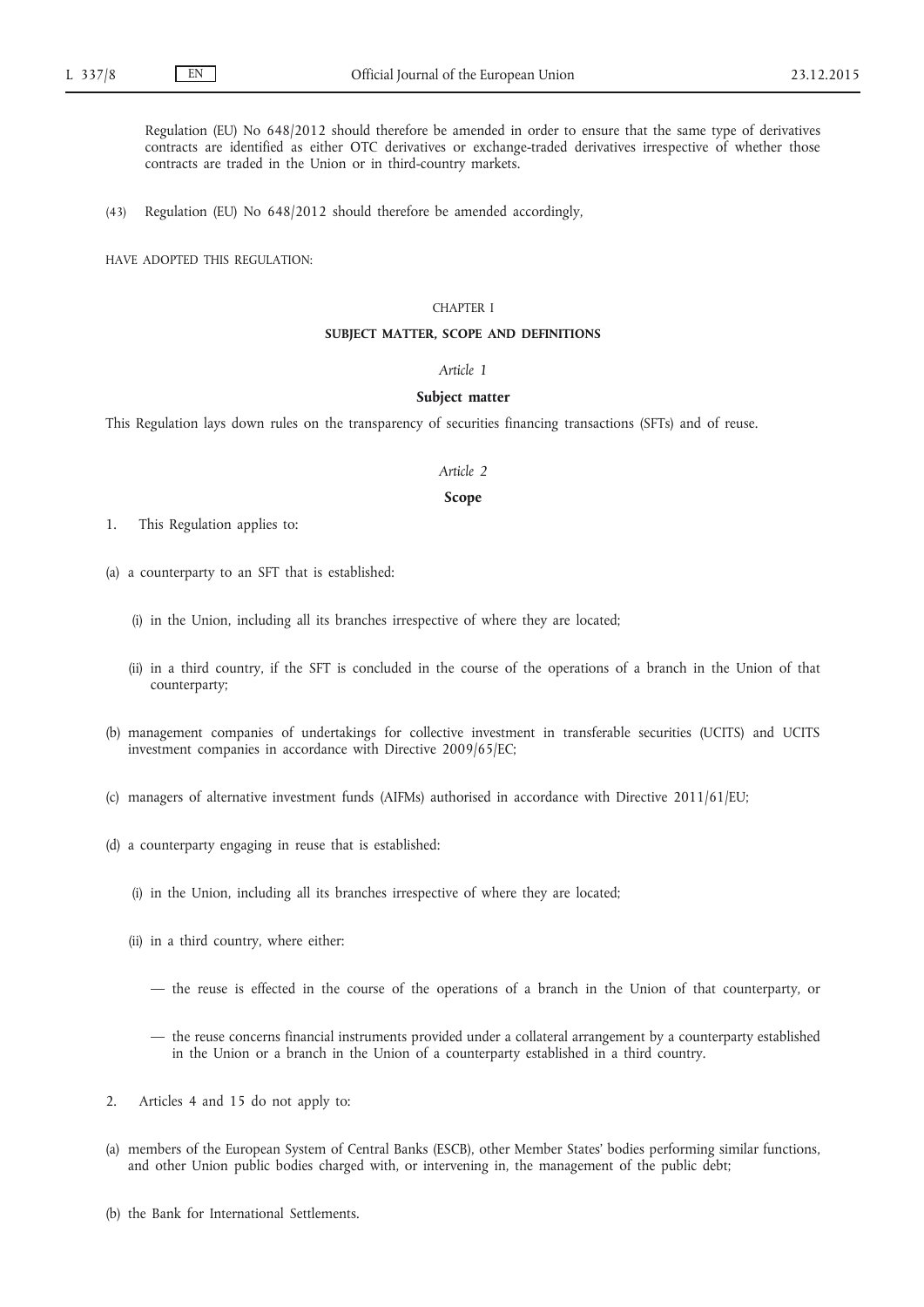3. Article 4 does not apply to transactions to which a member of the ESCB is a counterparty.

4. The Commission shall be empowered to adopt delegated acts in accordance with Article 30 to amend the list set out in paragraph 2 of this Article.

To that end and before adopting such delegated acts, the Commission shall present to the European Parliament and to the Council a report assessing the international treatment of central banks and of public bodies charged with or intervening in the management of the public debt.

That report shall include a comparative analysis of the treatment of central banks and of those bodies within the legal framework of a number of third countries. Provided that the report concludes, in particular with regard to the comparative analysis and potential effects, that the exemption of the monetary responsibilities of those third-country central banks and bodies from Article 15 is necessary, the Commission shall adopt a delegated act adding them to the list set out in paragraph 2 of this Article.

#### *Article 3*

### **Definitions**

For purposes of this Regulation, the following definitions apply:

- (1) 'trade repository' means a legal person that centrally collects and maintains the records of SFTs;
- (2) 'counterparties' means financial counterparties and non-financial counterparties;
- (3) 'financial counterparty' means:
	- (a) an investment firm authorised in accordance with Directive 2014/65/EU of the European Parliament and of the Council  $(1)$ ;
	- (b) a credit institution authorised in accordance with Directive 2013/36/EU of the European Parliament and of the Council (2) or with Regulation (EU) No 1024/2013;
	- (c) an insurance undertaking or a reinsurance undertaking authorised in accordance with Directive 2009/138/EC of the European Parliament and of the Council  $(3)$ ;
	- (d) a UCITS and, where relevant, its management company, authorised in accordance with Directive 2009/65/EC;
	- (e) an AIF managed by AIFMs authorised or registered in accordance with Directive 2011/61/EU;
	- (f) an institution for occupational retirement provision authorised or registered in accordance with Directive 2003/41/EC of the European Parliament and of the Council (4);

(g) a central counterparty authorised in accordance with Regulation (EU) No 648/2012;

<sup>(</sup> 1) Directive 2014/65/EU of the European Parliament and of the Council of 15 May 2014 on markets in financial instruments and amending Directive 2002/92/EC and Directive 2011/61/EU (OJ L 173, 12.6.2014, p. 349).

<sup>(</sup> 2) Directive 2013/36/EU of the European Parliament and of the Council of 26 June 2013 on access to the activity of credit institutions and the prudential supervision of credit institutions and investment firms, amending Directive 2002/87/EC and repealing Directives 2006/48/EC and 2006/49/EC (OJ L 176, 27.6.2013, p. 338).

<sup>(</sup> 3) Directive 2009/138/EC of the European Parliament and of the Council of 25 November 2009 on the taking-up and pursuit of the business of Insurance and Reinsurance (Solvency II) (OJ L 335, 17.12.2009, p. 1).

<sup>(</sup> 4) Directive 2003/41/EC of the European Parliament and of the Council of 3 June 2003 on the activities and supervision of institutions for occupational retirement provision (OJ L 235, 23.9.2003, p. 10).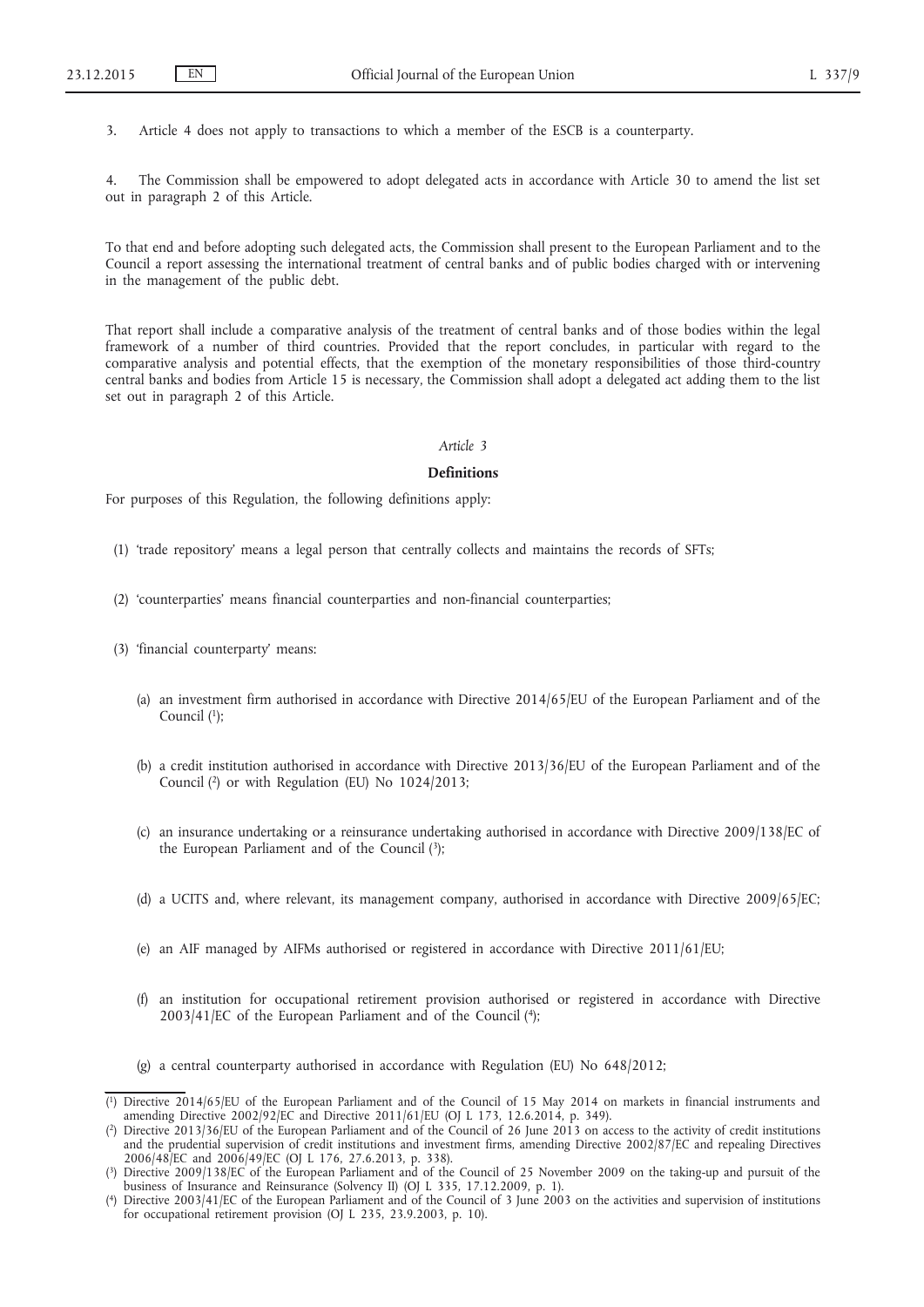- (h) a central securities depository authorised in accordance with Regulation (EU) No 909/2014 of the European Parliament and of the Council (1);
- (i) a third-country entity which would require authorisation or registration in accordance with the legislative acts referred to in points (a) to (h) if it were established in the Union;
- (4) 'non-financial counterparty' means an undertaking established in the Union or in a third country other than the entities referred to in point (3);
- (5) 'established' means:
	- (a) if the counterparty is a natural person, where it has its head office;
	- (b) if the counterparty is a legal person, where it has its registered office;
	- (c) if the counterparty has, under its national law, no registered office, where it has its head office;
- (6) 'branch' means a place of business other than the head office which is part of a counterparty and which has no legal personality;
- (7) 'securities or commodities lending' or 'securities or commodities borrowing' means a transaction by which a counterparty transfers securities or commodities subject to a commitment that the borrower will return equivalent securities or commodities on a future date or when requested to do so by the transferor, that transaction being considered as securities or commodities lending for the counterparty transferring the securities or commodities and being considered as securities or commodities borrowing for the counterparty to which they are transferred;
- (8) 'buy-sell back transaction' or 'sell-buy back transaction' means a transaction by which a counterparty buys or sells securities, commodities, or guaranteed rights relating to title to securities or commodities, agreeing, respectively, to sell or to buy back securities, commodities or such guaranteed rights of the same description at a specified price on a future date, that transaction being a buy-sell back transaction for the counterparty buying the securities, commodities or guaranteed rights, and a sell-buy back transaction for the counterparty selling them, such buysell back transaction or sell-buy back transaction not being governed by a repurchase agreement or by a reverserepurchase agreement within the meaning of point (9);
- (9) 'repurchase transaction' means a transaction governed by an agreement by which a counterparty transfers securities, commodities, or guaranteed rights relating to title to securities or commodities where that guarantee is issued by a recognised exchange which holds the rights to the securities or commodities and the agreement does not allow a counterparty to transfer or pledge a particular security or commodity to more than one counterparty at a time, subject to a commitment to repurchase them, or substituted securities or commodities of the same description at a specified price on a future date specified, or to be specified, by the transferor, being a repurchase agreement for the counterparty selling the securities or commodities and a reverse repurchase agreement for the counterparty buying them;
- (10) 'margin lending transaction' means a transaction in which a counterparty extends credit in connection with the purchase, sale, carrying or trading of securities, but not including other loans that are secured by collateral in the form of securities;
- (11) 'securities financing transaction' or 'SFT' means:
	- (a) a repurchase transaction;

<sup>(</sup> 1) Regulation (EU) No 909/2014 of the European Parliament and of the Council of 23 July 2014 on improving securities settlement in the European Union and on central securities depositories and amending Directives 98/26/EC and 2014/65/EU and Regulation (EU) No 236/2012 (OJ L 257, 28.8.2014, p. 1).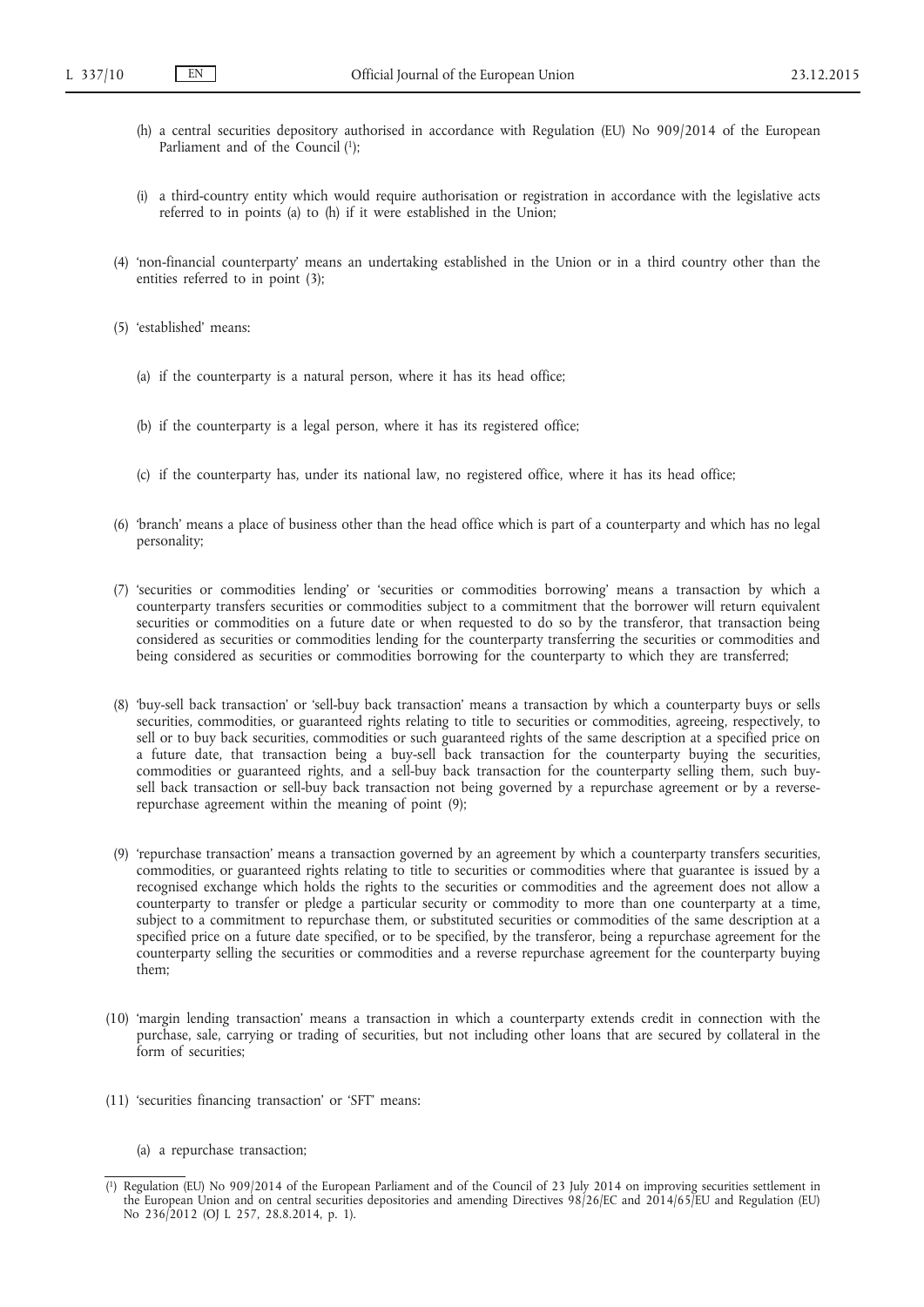- (b) securities or commodities lending and securities or commodities borrowing;
- (c) a buy-sell back transaction or sell-buy back transaction;
- (d) a margin lending transaction;
- (12) 'reuse' means the use by a receiving counterparty, in its own name and on its own account or on the account of another counterparty, including any natural person, of financial instruments received under a collateral arrangement, such use comprising transfer of title or exercise of a right of use in accordance with Article 5 of Directive 2002/47/EC but not including the liquidation of a financial instrument in the event of default of the providing counterparty;
- (13) 'title transfer collateral arrangement' means a title transfer financial collateral arrangement as defined in point (b) of Article 2(1) of Directive 2002/47/EC concluded between counterparties to secure any obligation;
- (14) 'security collateral arrangement' means a security financial collateral arrangement as defined in point (c) of Article 2(1) of Directive 2002/47/EC concluded between counterparties to secure any obligation;
- (15) 'collateral arrangement' means a title transfer collateral arrangement and security collateral arrangement;
- (16) 'financial instrument' means a financial instrument as defined in point (15) of Article 4(1) of Directive 2014/65/EU;
- (17) 'commodity' means a commodity as defined in point (1) of Article 2 of Commission Regulation (EC) No 1287/2006 (1);
- (18) 'total return swap' means a derivative contract as defined in point (7) of Article 2 of Regulation (EU) No 648/2012 in which one counterparty transfers the total economic performance, including income from interest and fees, gains and losses from price movements, and credit losses, of a reference obligation to another counterparty.

#### CHAPTER II

#### **TRANSPARENCY OF SFTS**

### *Article 4*

### **Reporting obligation and safeguarding in respect of SFTs**

1. Counterparties to SFTs shall report the details of any SFT they have concluded, as well as any modification or termination thereof, to a trade repository registered in accordance with Article 5 or recognised in accordance with Article 19. Those details shall be reported no later than the working day following the conclusion, modification or termination of the transaction.

The reporting obligation laid down in the first subparagraph shall apply to SFTs which:

- (a) were concluded before the relevant date of application referred to in point (a) of Article 33(2) and remain outstanding on that date, if:
	- (i) the remaining maturity of those SFTs on that date exceeds 180 days; or
	- (ii) those SFTs have an open maturity and remain outstanding 180 days after that date;

<sup>(</sup> 1) Commission Regulation (EC) No 1287/2006 of 10 August 2006 implementing Directive 2004/39/EC of the European Parliament and of the Council as regards recordkeeping obligations for investment firms, transaction reporting, market transparency, admission of financial instruments to trading, and defined terms for the purposes of that Directive (OJ L 241, 2.9.2006, p. 1).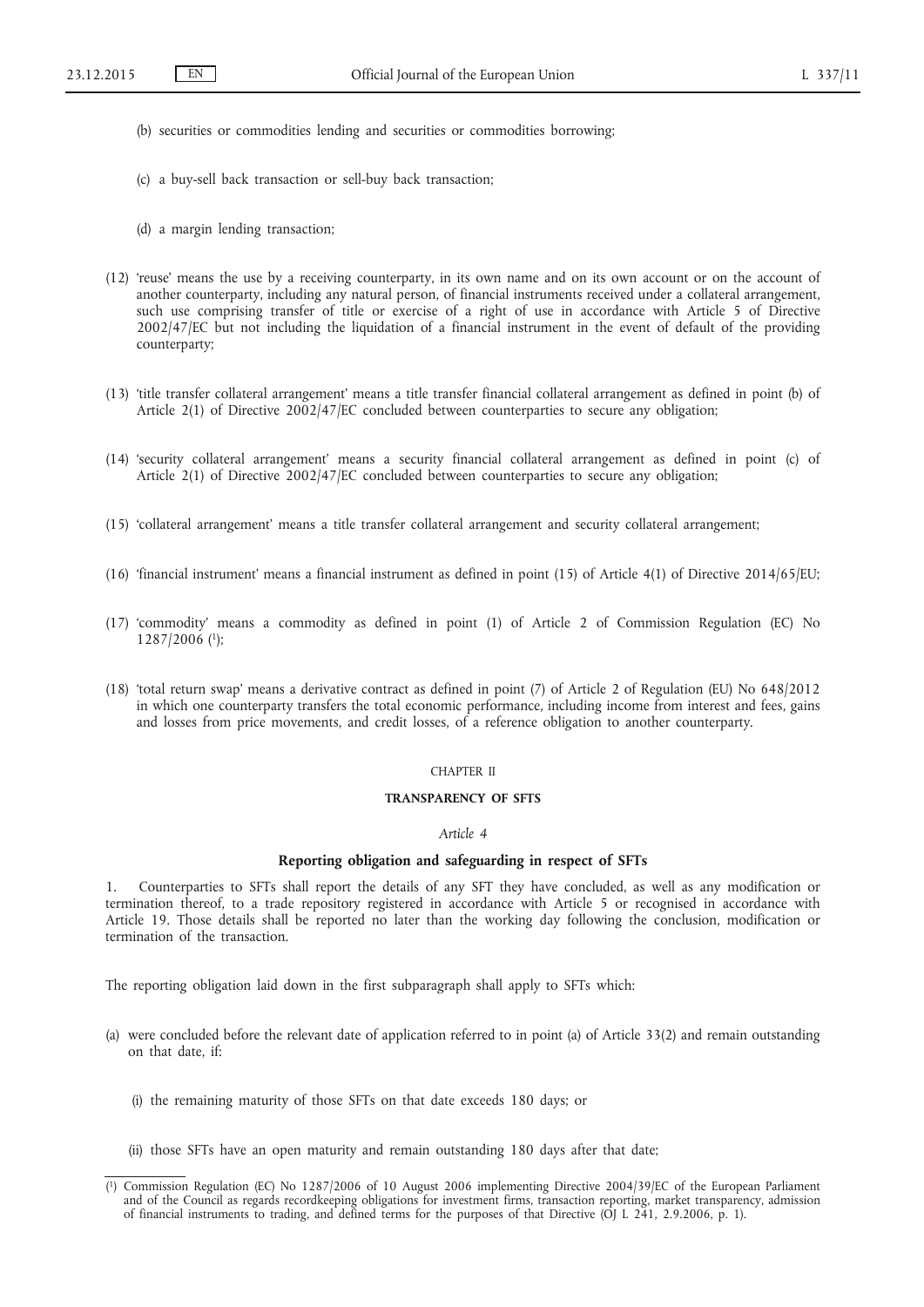(b) are concluded on or after the relevant date of application referred to in point (a) of Article 33(2).

The SFTs referred to in point (a) of the second subparagraph shall be reported within 190 days of the relevant date of application referred to in point (a) of Article 33(2).

2. A counterparty which is subject to the reporting obligation may delegate the reporting of the details of SFTs.

Where a financial counterparty concludes an SFT with a non-financial counterparty which on its balance sheet dates does not exceed the limits of at least two of the three criteria laid down in Article 3(3) of Directive 2013/34/EU of the European Parliament and of the Council (1), the financial counterparty shall be responsible for reporting on behalf of both counterparties.

Where a UCITS managed by a management company is the counterparty to SFTs, the management company shall be responsible for reporting on behalf of that UCITS.

Where an AIF is the counterparty to SFTs, its AIFM shall be responsible for reporting on behalf of that AIF.

4. Counterparties shall keep a record of any SFT that they have concluded, modified or terminated for at least five years following the termination of the transaction.

5. Where a trade repository is not available to record the details of SFTs, counterparties shall ensure that those details are reported to the European Supervisory Authority (European Securities and Markets Authority) ('ESMA').

In those cases, ESMA shall ensure that all of the relevant entities referred to in Article 12(2) have access to all of the details of SFTs they need to fulfil their respective responsibilities and mandates.

6. In respect of information received under this Article, trade repositories and ESMA shall respect the relevant provisions on confidentiality, integrity and protection of information and shall comply with the obligations set out in particular in Article 80 of Regulation (EU) No 648/2012. For the purposes of this Article, references in Article 80 of Regulation (EU) No 648/2012 to Article 9 thereof and to 'derivative contracts' shall be construed as references to this Article and to 'SFTs' respectively.

7. A counterparty that reports the details of an SFT to a trade repository or to ESMA, or an entity that reports such details on behalf of a counterparty shall not be considered to infringe any restriction on disclosure of information imposed by contract or by any legislative, regulatory or administrative provision.

8. No liability resulting from that disclosure shall lie with the reporting entity or its directors or employees.

9. In order to ensure consistent application of this Article and in order to ensure consistency with the reporting made under Article 9 of Regulation (EU) No 648/2012 and internationally agreed standards, ESMA shall, in close cooperation with, and taking into account the needs of, the ESCB, develop draft regulatory technical standards specifying the details of the reports referred to in paragraphs 1 and 5 of this Article for the different types of SFTs that shall include at least:

(a) the parties to the SFT and, where different, the beneficiary of the rights and obligations arising therefrom;

(b) the principal amount; the currency; the assets used as collateral and their type, quality, and value; the method used to provide collateral; whether collateral is available for reuse; in cases where the collateral is distinguishable from other assets, whether it has been reused; any substitution of the collateral; the repurchase rate, lending fee or margin lending rate; any haircut; the value date; the maturity date; the first callable date; and the market segment;

<sup>(</sup> 1) Directive 2013/34/EU of the European Parliament and of the Council of 26 June 2013 on the annual financial statements, consolidated financial statements and related reports of certain types of undertakings, amending Directive 2006/43/EC of the European Parliament and of the Council and repealing Council Directives 78/660/EEC and 83/349/EEC (OJ L 182, 29.6.2013, p. 19).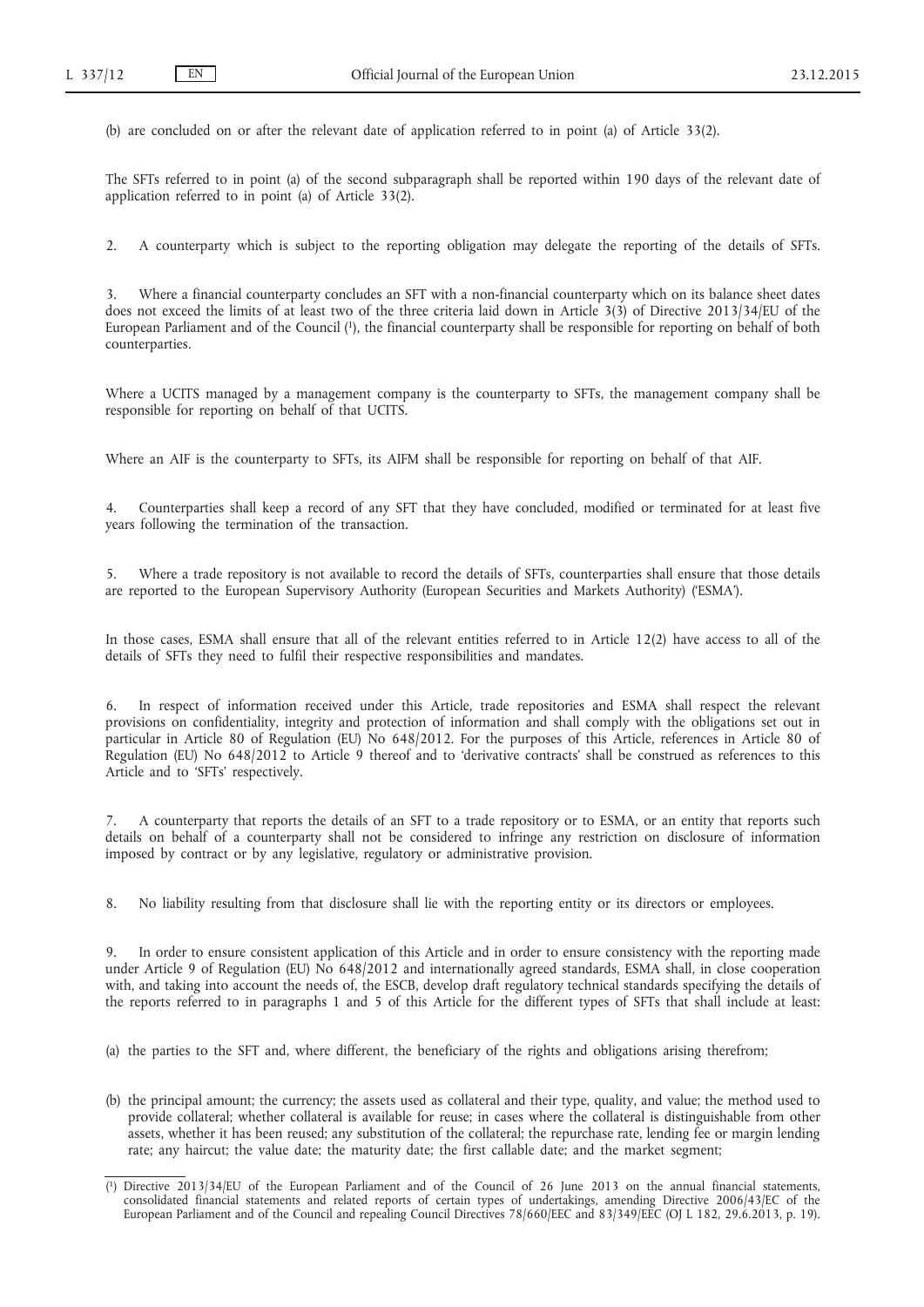- (c) depending on the SFT, details of the following:
	- (i) cash collateral reinvestment;
	- (ii) securities or commodities being lent or borrowed.

In developing those draft technical standards, ESMA shall take into account the technical specificities of pools of assets and shall provide for the possibility of reporting position level collateral data where appropriate.

ESMA shall submit those draft regulatory technical standards to the Commission by 13 January 2017.

Power is delegated to the Commission to adopt the regulatory technical standards referred to in the first subparagraph in accordance with Articles 10 to 14 of Regulation (EU) No 1095/2010.

10. In order to ensure uniform conditions of application of paragraph 1 of this Article and, to the extent feasible, consistency with the reporting pursuant to Article 9 of Regulation (EU) No 648/2012 and harmonisation of formats between trade repositories, ESMA shall, in close cooperation with, and taking into account the needs of, the ESCB, develop draft implementing technical standards specifying the format and frequency of the reports referred to in paragraphs 1 and 5 of this Article for the different types of SFTs.

The format shall include, in particular:

- (a) global legal entity identifiers (LEIs), or pre-LEIs until the global legal entity identifier system is fully implemented;
- (b) international securities identification numbers (ISINs); and
- (c) unique trade identifiers.

In developing those draft technical standards, ESMA shall take into account international developments and standards agreed at Union or global level.

ESMA shall submit those draft implementing technical standards to the Commission by 13 January 2017.

Power is conferred on the Commission to adopt the implementing technical standards referred to in the first subparagraph in accordance with Article 15 of Regulation (EU) No 1095/2010.

#### CHAPTER III

#### **REGISTRATION AND SUPERVISION OF A TRADE REPOSITORY**

### *Article 5*

### **Registration of a trade repository**

1. A trade repository shall register with ESMA for the purposes of Article 4 under the conditions and the procedure set out in this Article.

2. To be eligible to be registered under this Article, a trade repository shall be a legal person established in the Union, apply procedures to verify the completeness and correctness of the details reported to it under Article 4(1), and meet the requirements laid down in Articles 78, 79 and 80 of Regulation (EU) No 648/2012. For the purposes of this Article, references in Articles 78 and 80 of Regulation (EU) No 648/2012 to Article 9 thereof shall be construed as references to Article 4 of this Regulation.

3. The registration of a trade repository shall be effective for the entire territory of the Union.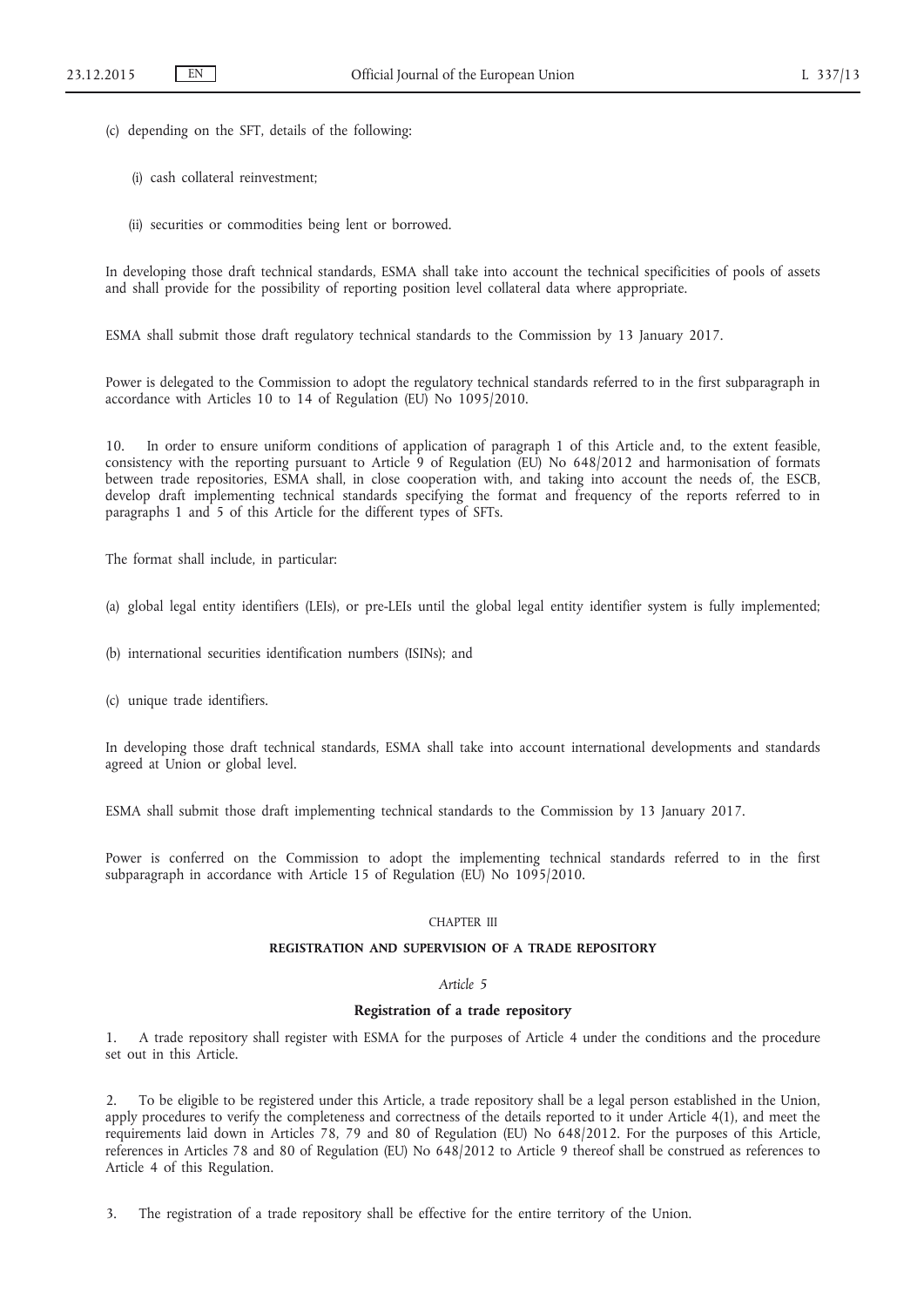4. A registered trade repository shall comply at all times with the conditions for registration. A trade repository shall, without undue delay, notify ESMA of any material changes to the conditions for registration.

5. A trade repository shall submit to ESMA either of the following:

- (a) an application for registration;
- (b) an application for an extension of registration for the purposes of Article 4 of this Regulation in the case of a trade repository already registered under Title VI, Chapter 1 of Regulation (EU) No 648/2012.

6. ESMA shall assess whether the application is complete within 20 working days of receipt of the application.

Where the application is not complete, ESMA shall set a deadline by which the trade repository is to provide additional information.

After assessing an application as complete, ESMA shall notify the trade repository accordingly.

7. In order to ensure consistent application of this Article, ESMA shall develop draft regulatory technical standards specifying the details of all of the following:

- (a) the procedures referred to in paragraph 2 of this Article and which are to be applied by trade repositories in order to verify the completeness and correctness of the details reported to them under Article 4(1);
- (b) the application for registration referred to in point (a) of paragraph 5;
- (c) a simplified application for an extension of registration referred to in point (b) of paragraph 5 in order to avoid duplicate requirements.

ESMA shall submit those draft regulatory technical standards to the Commission by 13 January 2017.

Power is delegated to the Commission to adopt the regulatory technical standards referred to in the first subparagraph in accordance with Articles 10 to 14 of Regulation (EU) No 1095/2010.

In order to ensure uniform conditions of application of paragraphs 1 and 2, ESMA shall develop draft implementing technical standards specifying the format of both of the following:

(a) the application for registration referred to in point (a) of paragraph 5;

(b) the application for an extension of registration referred to in point (b) of paragraph 5.

With regard to point (b) of the first subparagraph, ESMA shall develop a simplified format to avoid duplicate procedures.

ESMA shall submit those draft implementing technical standards to the Commission by 13 January 2017.

Power is conferred on the Commission to adopt the implementing technical standards referred to in the first subparagraph in accordance with Article 15 of Regulation (EU) No 1095/2010.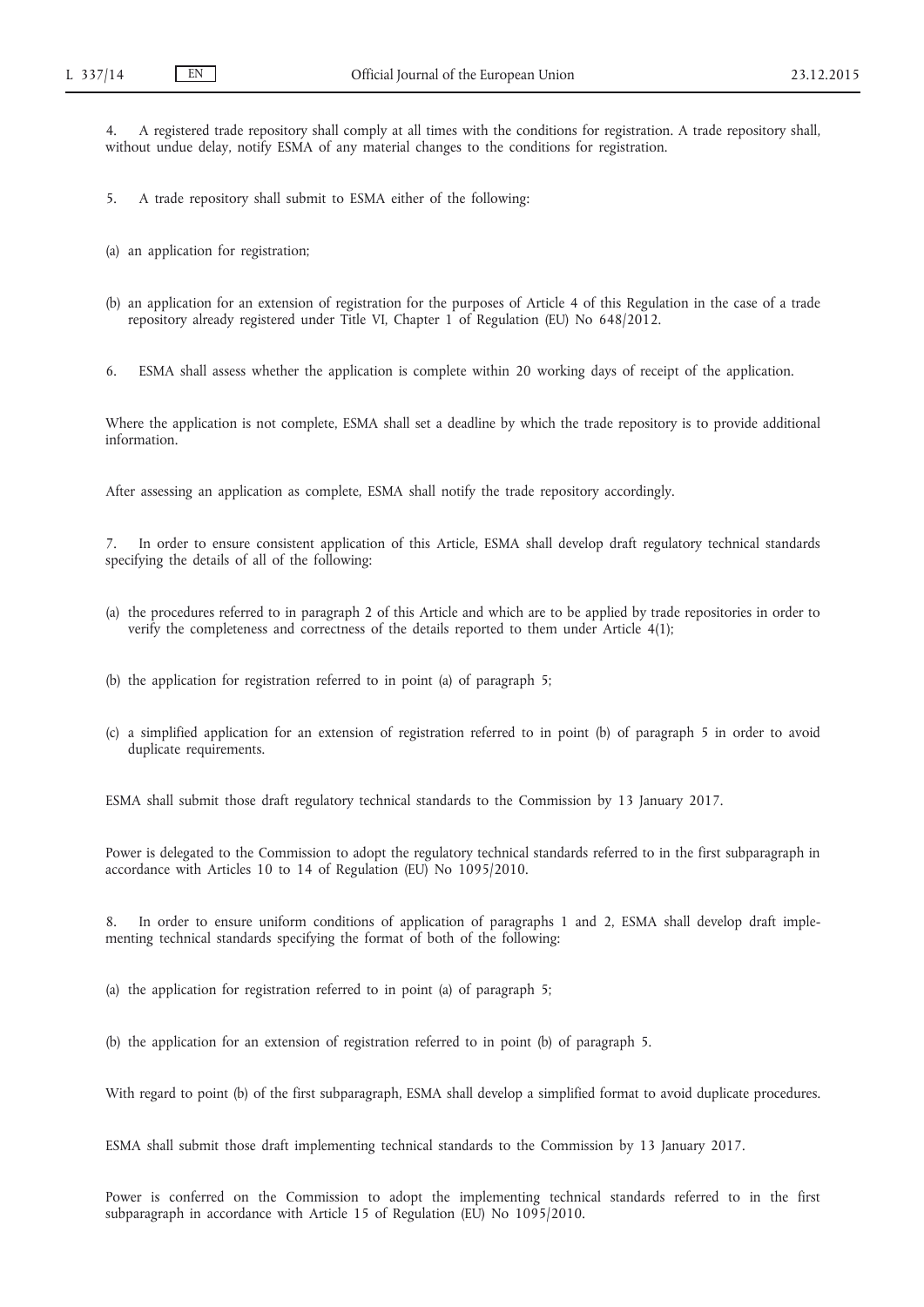#### *Article 6*

### **Notification of and consultation with competent authorities prior to registration or extension of registration**

1. Where a trade repository applies for registration or for an extension of registration and is an entity authorised or registered by a competent authority in the Member State where it is established, ESMA shall, without undue delay, notify and consult that competent authority prior to the registration of the trade repository.

2. ESMA and the relevant competent authority shall exchange all information that is necessary for the registration, or the extension of registration, of the trade repository as well as for the supervision of the entity's compliance with the conditions of its registration or authorisation in the Member State where it is established.

### *Article 7*

#### **Examination of the application**

1. ESMA shall, within 40 working days of the notification referred to in Article 5(6), examine the application for registration, or for an extension of registration, based on the compliance of the trade repository with this Chapter and shall adopt a fully reasoned decision accepting or refusing registration or an extension of registration.

2. A decision issued by ESMA pursuant to paragraph 1 shall take effect on the fifth working day following its adoption.

### *Article 8*

#### **Notification of ESMA decisions relating to registration or extension of registration**

Where ESMA adopts a decision as referred to in Article 7(1) or withdraws the registration as referred to in Article 10(1), it shall notify the trade repository within five working days with a fully reasoned explanation for its decision.

ESMA shall, without undue delay, notify the competent authority as referred to in Article 6(1) of its decision.

2. ESMA shall communicate any decision taken in accordance with paragraph 1 to the Commission.

3. ESMA shall publish on its website a list of trade repositories registered in accordance with this Regulation. That list shall be updated within five working days of the adoption of a decision under paragraph 1.

### *Article 9*

#### **Powers of ESMA**

1. The powers conferred on ESMA in accordance with Articles 61 to 68, 73 and 74 of Regulation (EU) No 648/2012, in conjunction with Annexes I and II thereto, shall also be exercised with respect to this Regulation. References to Article 81(1) and (2) of Regulation (EU) No 648/2012 in Annex I to that Regulation shall be construed as references to Article 12(1) and (2) of this Regulation respectively.

2. The powers conferred on ESMA or any official of or other person authorised by ESMA by Articles 61, 62 and 63 of Regulation (EU) No 648/2012 shall not be used to require the disclosure of information or documents which are subject to legal privilege.

### *Article 10*

### **Withdrawal of registration**

1. Without prejudice to Article 73 of Regulation (EU) No 648/2012, ESMA shall withdraw the registration of a trade repository where the trade repository:

(a) expressly renounces the registration or has provided no services for the preceding six months;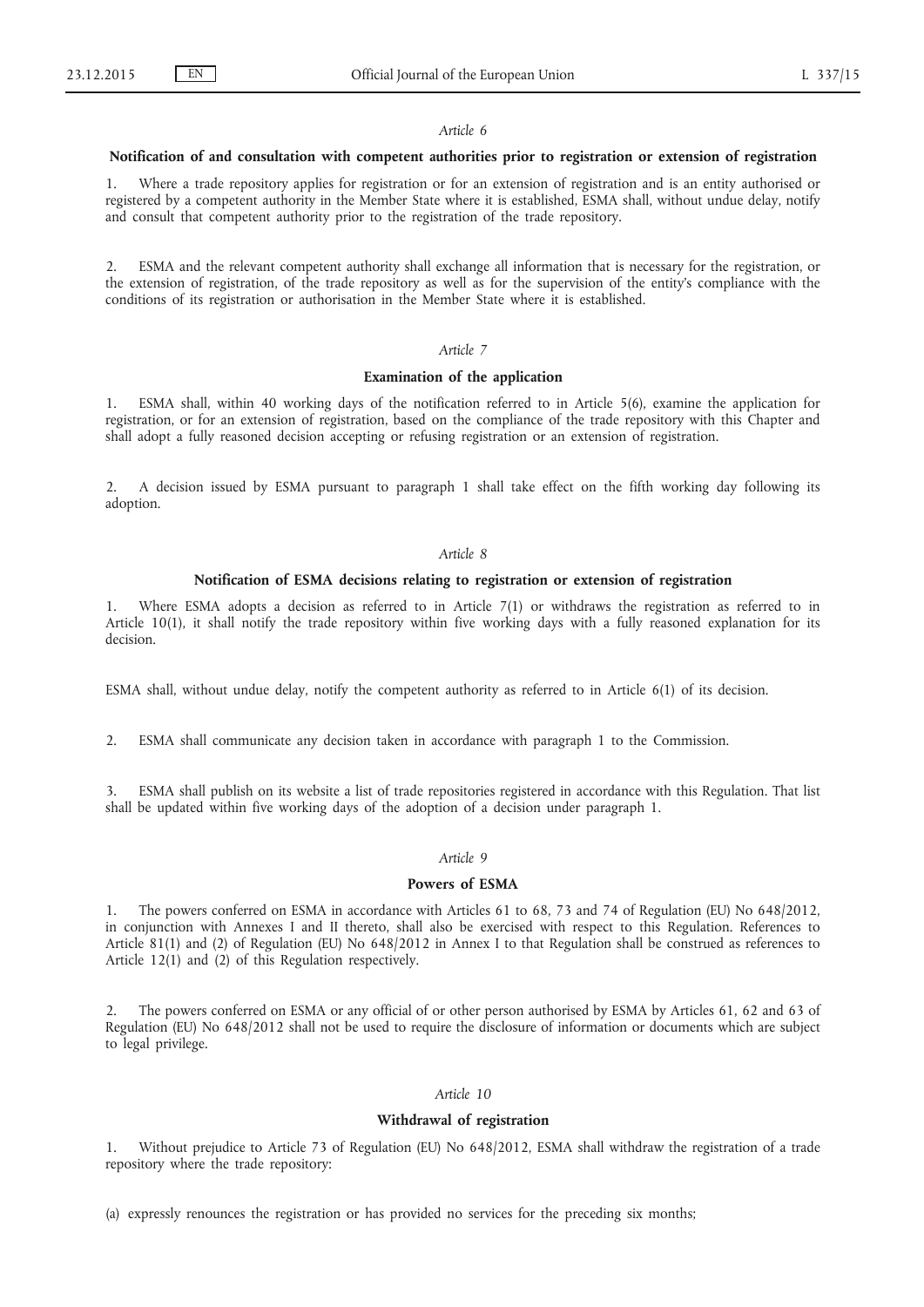(b) obtained the registration by making false statements or by other irregular means;

(c) no longer meets the conditions under which it was registered.

2. ESMA shall, without undue delay, notify the relevant competent authority referred to in Article 6(1) of a decision to withdraw the registration of a trade repository.

3. The competent authority of a Member State in which the trade repository performs its services and activities and which considers that one of the conditions referred to in paragraph 1 has been met, may request ESMA to examine whether the conditions for the withdrawal of registration of the trade repository concerned are met. Where ESMA decides not to withdraw the registration of the trade repository concerned, it shall provide full reasons for its decision.

4. The competent authority referred to in paragraph 3 of this Article shall be the authority designated under points (a) and (b) of Article 16(1) of this Regulation.

### *Article 11*

### **Supervisory fees**

1. ESMA shall charge the trade repositories fees in accordance with this Regulation and in accordance with the delegated acts adopted pursuant to paragraph 2 of this Article. Those fees shall be proportionate to the turnover of the trade repository concerned and fully cover ESMA's necessary expenditure relating to the registration, recognition and supervision of trade repositories as well as the reimbursement of any costs that the competent authorities may incur as a result of any delegation of tasks pursuant to Article 9(1) of this Regulation. In so far as Article 9(1) of this Regulation refers to Article 74 of Regulation (EU) No 648/2012, references to Article 72(3) of that Regulation shall be construed as references to paragraph 2 of this Article.

Where a trade repository has already been registered under Title VI, Chapter 1, of Regulation (EU) No 648/2012, the fees referred to in the first subparagraph of this paragraph shall only be adjusted to reflect additional necessary expenditure and costs relating to the registration, recognition and supervision of trade repositories pursuant to this Regulation.

2. The Commission shall be empowered to adopt a delegated act in accordance with Article 30 to specify further the type of fees, the matters for which fees are due, the amount of the fees and the manner in which they are to be paid.

### *Article 12*

### **Transparency and availability of data held in a trade repository**

1. A trade repository shall regularly, and in an easily accessible way, publish aggregate positions by type of SFTs reported to it.

2. A trade repository shall collect and maintain the details of SFTs and shall ensure that the following entities have direct and immediate access to these details to enable them to fulfil their respective responsibilities and mandates:

- (a) ESMA;
- (b) the European Supervisory Authority (European Banking Authority) ('EBA');
- (c) the European Supervisory Authority (European Insurance and Occupational Pensions Authority) ('EIOPA');
- (d) the ESRB;
- (e) the competent authority supervising the trading venues of the reported transactions;
- (f) the relevant members of the ESCB, including the European Central Bank (ECB) in carrying out its tasks within a single supervisory mechanism under Regulation (EU) No 1024/2013;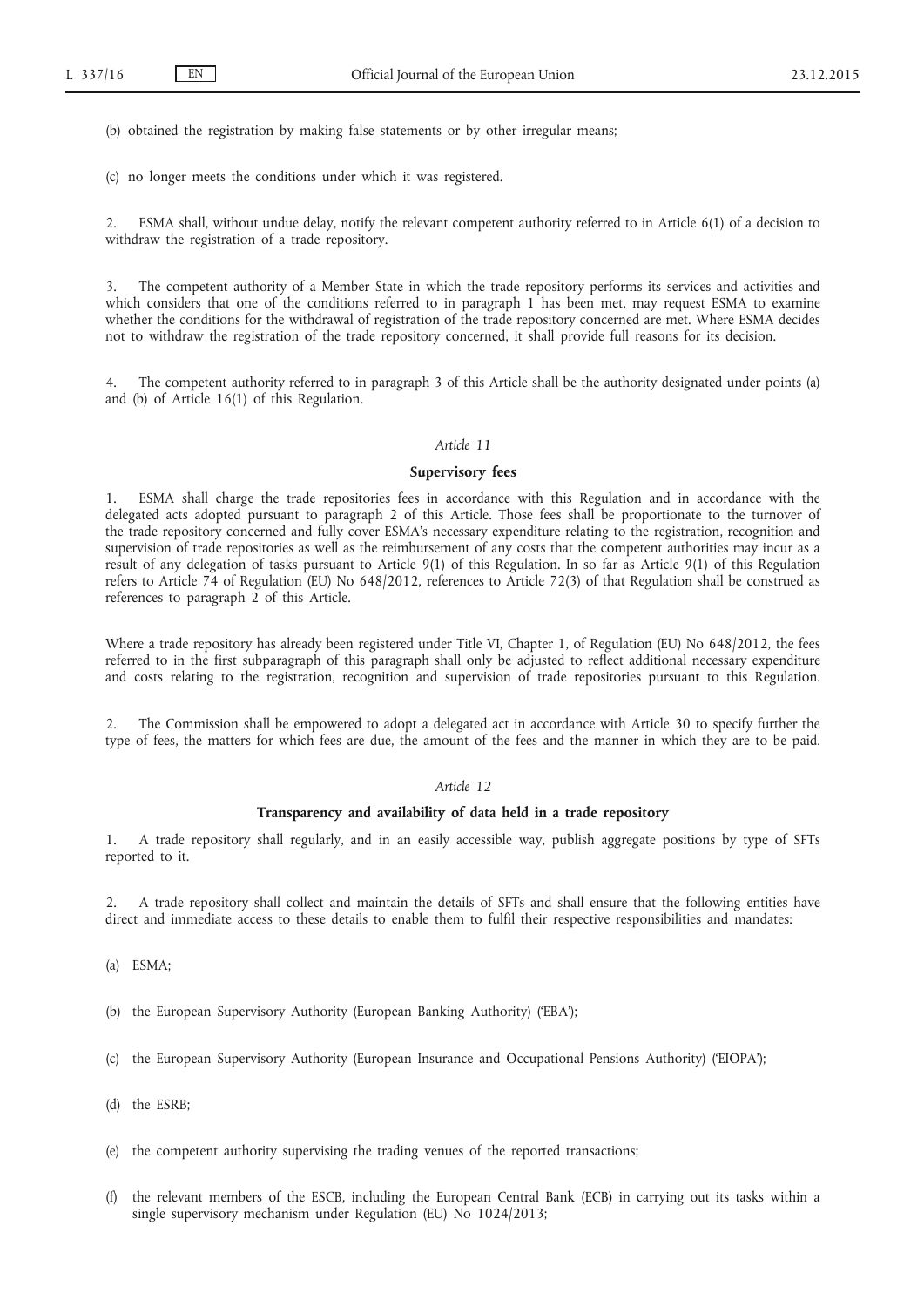- (g) the relevant authorities of a third country in respect of which an implementing act pursuant to Article 19(1) has been adopted;
- (h) supervisory authorities designated under Article 4 of Directive 2004/25/EC of the European Parliament and of the Council  $(1)$ ;
- (i) the relevant Union securities and market authorities whose respective supervisory responsibilities and mandates cover transactions, markets, participants and assets which fall within the scope of this Regulation;
- (j) the Agency for the Cooperation of Energy Regulators established by Regulation (EC) No 713/2009 of the European Parliament and of the Council  $(2)$ ;
- (k) the resolution authorities designated under Article 3 of Directive 2014/59/EU of the European Parliament and the Council  $(3)$ :
- (l) the Single Resolution Board established by Regulation (EU) No 806/2014 of the European Parliament and of the Council (4);
- (m) the authorities referred to in Article 16(1).

In order to ensure consistent application of this Article, ESMA shall, in close cooperation with the ESCB and taking into account the needs of the entities referred to in paragraph 2, develop draft regulatory technical standards specifying:

- (a) the frequency and the details of the aggregate positions referred to in paragraph 1 and the details of SFTs referred to in paragraph 2;
- (b) the operational standards required, to allow the timely, structured and comprehensive:
	- (i) collection of data by trade repositories;
	- (ii) aggregation and comparison of data across repositories;
- (c) the details of the information to which the entities referred to in paragraph 2 are to have access, taking into account their mandate and their specific needs;
- (d) the terms and conditions under which the entities referred to in paragraph 2 are to have direct and immediate access to data held in trade repositories.

Those draft regulatory technical standards shall ensure that the information published under paragraph 1 does not enable the identification of a party to any SFT.

<sup>(</sup> 1) Directive 2004/25/EC of the European Parliament and of the Council of 21 April 2004 on takeover bids (OJ L 142, 30.4.2004, p. 12).

<sup>(</sup> 2) Regulation (EC) No 713/2009 of the European Parliament and of the Council of 13 July 2009 establishing an Agency for the Cooperation of Energy Regulators (OJ L 211, 14.8.2009, p. 1).

<sup>(</sup> 3) Directive 2014/59/EU of the European Parliament and of the Council of 15 May 2014 establishing a framework for the recovery and resolution of credit institutions and investment firms and amending Council Directive 82/891/EEC, and Directives 2001/24/EC, 2002/47/EC, 2004/25/EC, 2005/56/EC, 2007/36/EC, 2011/35/EU, 2012/30/EU and 2013/36/EU, and Regulations (EU) No 1093/2010 and (EU) No 648/2012, of the European Parliament and of the Council (OJ L 173, 12.6.2014, p. 190).

<sup>(</sup> 4) Regulation (EU) No 806/2014 of the European Parliament and of the Council of 15 July 2014 establishing uniform rules and a uniform procedure for the resolution of credit institutions and certain investment firms in the framework of a Single Resolution Mechanism and a Single Resolution Fund and amending Regulation (EU) No 1093/2010 (OJ L 225, 30.7.2014, p. 1).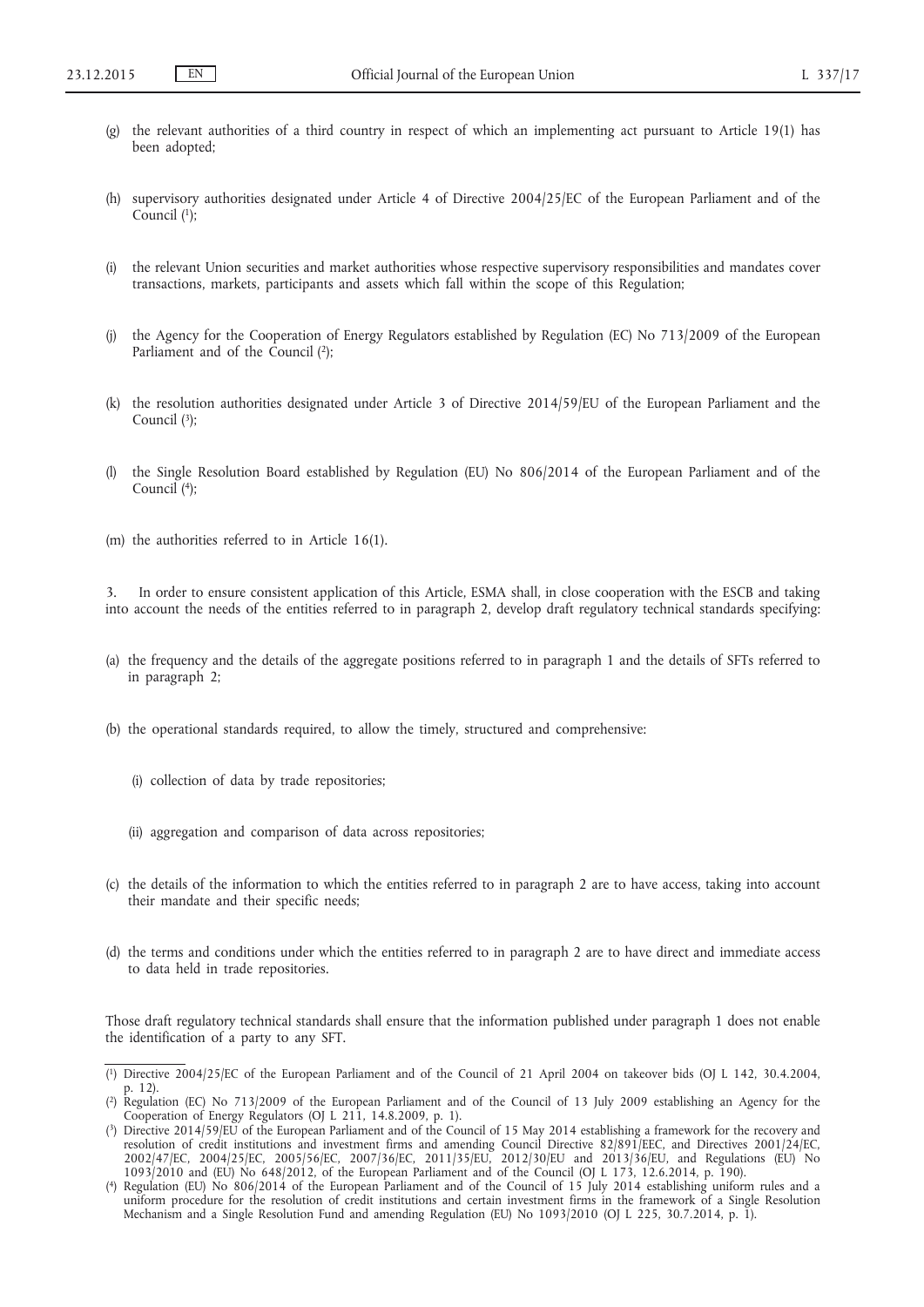ESMA shall submit those draft regulatory technical standards to the Commission by 13 January 2017.

Power is delegated to the Commission to adopt the regulatory technical standards referred to in the first subparagraph in accordance with Articles 10 to 14 of Regulation (EU) No 1095/2010.

### CHAPTER IV

### **TRANSPARENCY TOWARDS INVESTORS**

### *Article 13*

### **Transparency of collective investment undertakings in periodical reports**

1. UCITS management companies, UCITS investment companies, and AIFMs shall inform investors on the use they make of SFTs and total return swaps in the following manner:

(a) for UCITS management companies or UCITS investment companies in the half-yearly and annual reports referred to in Article 68 of Directive 2009/65/EC;

(b) for AIFMs in the annual report referred to in Article 22 of Directive 2011/61/EU.

2. The information on SFTs and total return swaps shall include the data provided for in Section A of the Annex.

3. In order to ensure uniform disclosure of data but also to take account of the specificities of different types of SFTs and total return swaps, ESMA may, taking into account the requirements laid down in Directives 2009/65/EC and 2011/61/EU as well as evolving market practices, develop draft regulatory technical standards further specifying the content of Section A of the Annex.

Power is delegated to the Commission to adopt the regulatory technical standards referred to in the first subparagraph in accordance with Articles 10 to 14 of Regulation (EU) No 1095/2010.

### *Article 14*

### **Transparency of collective investment undertakings in pre-contractual documents**

1. The UCITS prospectus referred to in Article 69 of Directive 2009/65/EC, and the disclosure by AIFMs to investors referred to in Article 23(1) and (3) of Directive 2011/61/EU shall specify the SFT and total return swaps which UCITS management companies or UCITS investment companies, and AIFMs respectively, are authorised to use and include a clear statement that those transactions and instruments are used.

2. The prospectus and the disclosure to investors referred to in paragraph 1 shall include the data provided for in Section B of the Annex.

3. In order to reflect evolving market practices or to ensure uniform disclosure of data, ESMA may, taking into account the requirements laid down in Directives 2009/65/EC and2011/61/EU, develop draft regulatory technical standards further specifying the content of Section B of the Annex.

In preparing the draft regulatory technical standards referred to in the first subparagraph, ESMA shall take into account the need to allow for a sufficient time before their application.

Power is delegated to the Commission to adopt the regulatory technical standards referred to in the first subparagraph in accordance with Articles 10 to 14 of Regulation (EU) No 1095/2010.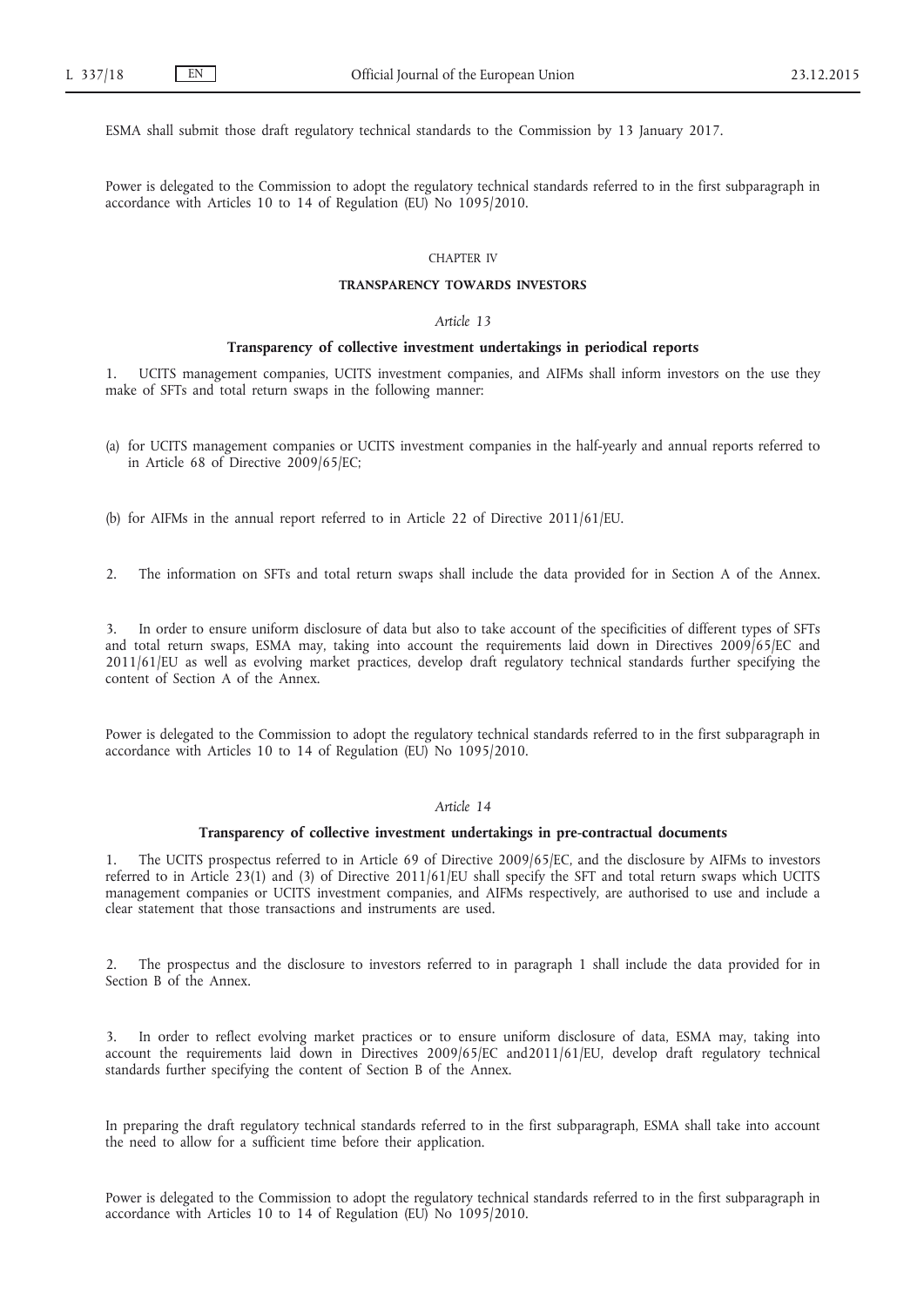### CHAPTER V

### **TRANSPARENCY OF REUSE**

### *Article 15*

### **Reuse of financial instruments received under a collateral arrangement**

1. Any right of counterparties to reuse financial instruments received as collateral shall be subject to at least both of the following conditions:

- (a) the providing counterparty has been duly informed in writing by the receiving counterparty of the risks and consequences that may be involved in one of the following:
	- (i) granting consent to a right of use of collateral provided under a security collateral arrangement in accordance with Article 5 of Directive 2002/47/EC;
	- (ii) concluding a title transfer collateral arrangement;
- (b) the providing counterparty has granted its prior express consent, as evidenced by a signature, in writing or in a legally equivalent manner, of the providing counterparty to a security collateral arrangement, the terms of which provide a right of use in accordance with Article 5 of Directive 2002/47/EC, or has expressly agreed to provide collateral by way of a title transfer collateral arrangement.

With regard to point (a) of the first subparagraph, the providing counterparty shall at least be informed in writing of the risks and consequences that may arise in the event of the default of the receiving counterparty.

- 2. Any exercise by counterparties of their right to reuse shall be subject to at least both of the following conditions:
- (a) reuse is undertaken in accordance with the terms specified in the collateral arrangement referred to in point (b) of paragraph 1;
- (b) the financial instruments received under a collateral arrangement are transferred from the account of the providing counterparty.

By way of derogation from point (b) of the first subparagraph, where a counterparty to a collateral arrangement is established in a third country and the account of the counterparty providing the collateral is maintained in and subject to the law of a third country, the reuse shall be evidenced either by a transfer from the account of the providing counterparty or by other appropriate means.

3. This Article is without prejudice to stricter sectoral legislation, in particular to Directives 2009/65/EC and 2014/65/EU, and to national law that aims to ensure a higher level of protection for providing counterparties.

4. This Article shall not affect national law concerning the validity or effect of a transaction.

### CHAPTER VI

### **SUPERVISION AND COMPETENT AUTHORITIES**

### *Article 16*

#### **Designation and powers of competent authorities**

1. For the purpose of this Regulation, competent authorities shall comprise the following: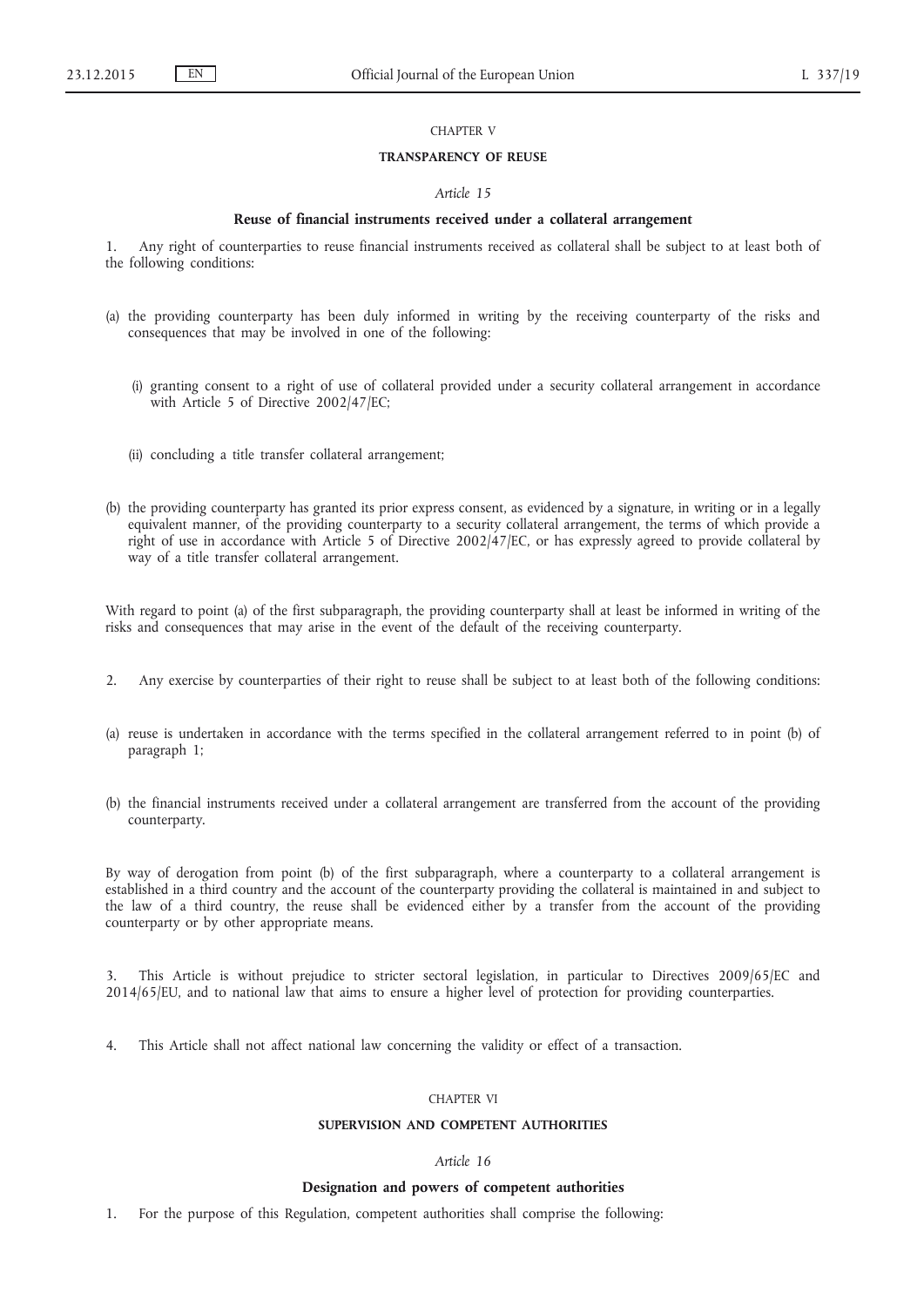- (a) for financial counterparties, competent authorities or national competent authorities within the meaning of Regulations (EU) No 648/2012, (EU) No 1024/2013 and (EU) No 909/2014 and of Directives 2003/41/EC, 2009/65/EC, 2011/61/EU, 2013/36/EU and 2014/65/EU, and the supervisory authorities within the meaning of Directive 2009/138/EC;
- (b) for non-financial counterparties, the competent authorities designated in accordance with Article 10(5) of Regulation (EU) No 648/2012;
- (c) for the purpose of Articles 13 and 14 of this Regulation, concerning UCITS management companies and UCITS investment companies, the competent authorities designated in accordance with Article 97 of Directive 2009/65/EC;
- (d) for the purpose of Articles 13 and 14 of this Regulation, concerning AIFMs, the competent authorities designated in accordance with Article 44 of Directive 2011/61/EU.

2. The competent authorities shall exercise the powers conferred on them by the provisions referred to in paragraph 1 and shall supervise compliance with the obligations laid down in this Regulation.

3. The competent authorities referred to in points (c) and (d) of paragraph 1 of this Article shall monitor UCITS management companies, UCITS investment companies and AIFMs established in their territories to verify that they do not use SFTs and total return swaps, unless they comply with Articles 13 and 14.

### *Article 17*

#### **Cooperation between competent authorities**

1. The competent authorities referred to in Article 16 and ESMA shall cooperate closely with each other and exchange information for the purpose of carrying out their duties pursuant to this Regulation, in particular in order to identify and remedy infringements of this Regulation.

2. A competent authority may refuse to act on a request to cooperate and exchange information in accordance with paragraph 1 only in either of the following exceptional circumstances:

- (a) where judicial proceedings have already been initiated in respect of the same actions and against the same persons before the authorities of the Member State of the competent authority receiving the request; or
- (b) where a final judgment has already been delivered in relation to such persons for the same actions in the Member State of the competent authority receiving the request.

In the case of such a refusal, the competent authority shall notify the requesting authority and ESMA accordingly, providing as detailed information as possible.

3. The entities referred to in Article 12(2) and the relevant members of ESCB shall cooperate closely in accordance with the conditions laid down in this paragraph.

Such cooperation shall be confidential and conditional upon a justified request from the relevant competent authorities, and only with a view to enabling those authorities to fulfil their respective responsibilities.

Notwithstanding the first and second subparagraphs the members of the ESCB may refuse to provide information where the transactions are entered into by them in the performance of their functions as monetary authorities.

In the case of a refusal as referred to in the third subparagraph, the relevant member of the ESCB shall notify the requesting authority of that refusal together with the justification therefor.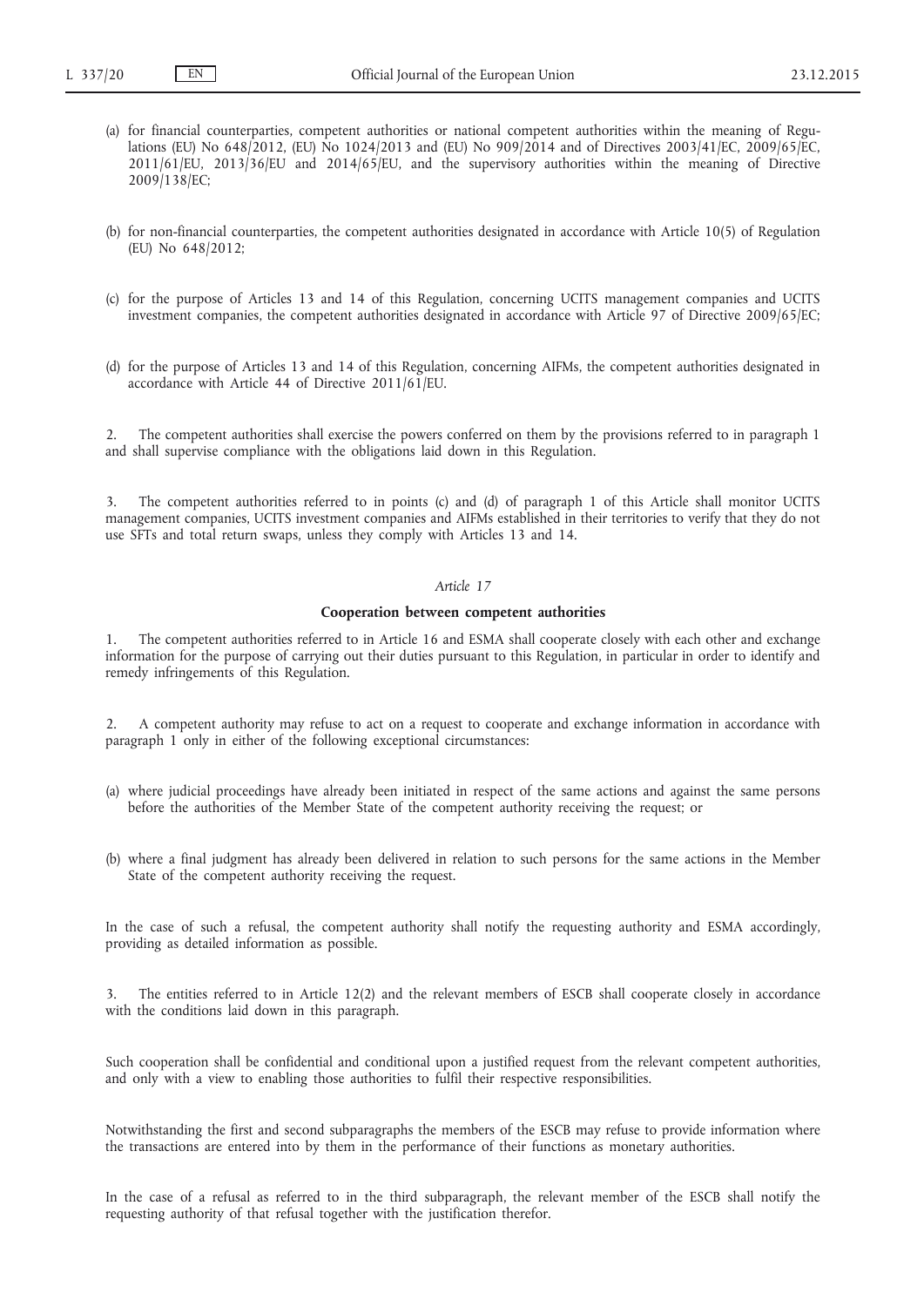### *Article 18*

### **Professional secrecy**

1. Any confidential information received, exchanged or transmitted pursuant to this Regulation shall be subject to the conditions of professional secrecy laid down in paragraphs 2 and 3.

The obligation of professional secrecy shall apply to all persons who work or have worked for the entities referred to in Article 12(2) and the competent authorities referred to in Article 16, for ESMA, EBA and EIOPA, or for auditors and experts instructed by the competent authorities or ESMA, EBA and EIOPA. No confidential information that those persons receive in the course of their duties shall be divulged to any person or authority, except in summary or aggregate form such that an individual counterparty, trade repository or any other person cannot be identified, without prejudice to national criminal or tax law or to this Regulation.

3. Without prejudice to national criminal or tax law, the competent authorities, ESMA, EBA, EIOPA, bodies or natural or legal persons other than competent authorities, which receive confidential information pursuant to this Regulation may use it only in the performance of their duties and for the exercise of their functions, in the case of the competent authorities, within the scope of this Regulation or, in the case of other authorities, bodies or natural or legal persons, for the purpose for which such information was provided to them or in the context of administrative or judicial proceedings specifically relating to the exercise of those functions, or both. Where ESMA, EBA, EIOPA, the competent authority or another authority, body or person communicating information consents thereto, the authority receiving the information may use it for other non-commercial purposes.

4. Paragraphs 2 and 3 shall not prevent ESMA, EBA, EIOPA, the competent authorities or the relevant central banks from exchanging or transmitting confidential information in accordance with this Regulation and with other legislation applicable to investment firms, credit institutions, pension funds, insurance and reinsurance intermediaries, insurance undertakings, regulated markets or market operators or otherwise with the consent of the competent authority or other authority or body or natural or legal person that communicated the information.

5. Paragraphs 2 and 3 shall not prevent the competent authorities from exchanging or transmitting confidential information, in accordance with national law, that has not been received from a competent authority of another Member State.

#### CHAPTER VII

### **RELATIONSHIP WITH THIRD COUNTRIES**

### *Article 19*

# **Equivalence and recognition of trade repositories**

1. The Commission may adopt implementing acts determining that the legal and supervisory arrangements of a third country ensure that:

- (a) trade repositories authorised in that third country comply with legally binding requirements which are equivalent to those laid down in this Regulation;
- (b) effective supervision of trade repositories and effective enforcement of their obligations takes place in that third country on an ongoing basis;
- (c) guarantees of professional secrecy exist, including the protection of business secrets shared with third parties by the authorities, and those guarantees are at least equivalent to those laid down in this Regulation; and
- (d) trade repositories authorised in that third country are subject to a legally binding and enforceable obligation to give direct and immediate access to the data to the entities referred to in Article 12(2).

The implementing act referred to in the first subparagraph shall also specify the relevant third-country authorities that are entitled to access the data on SFTs held in trade repositories established in the Union.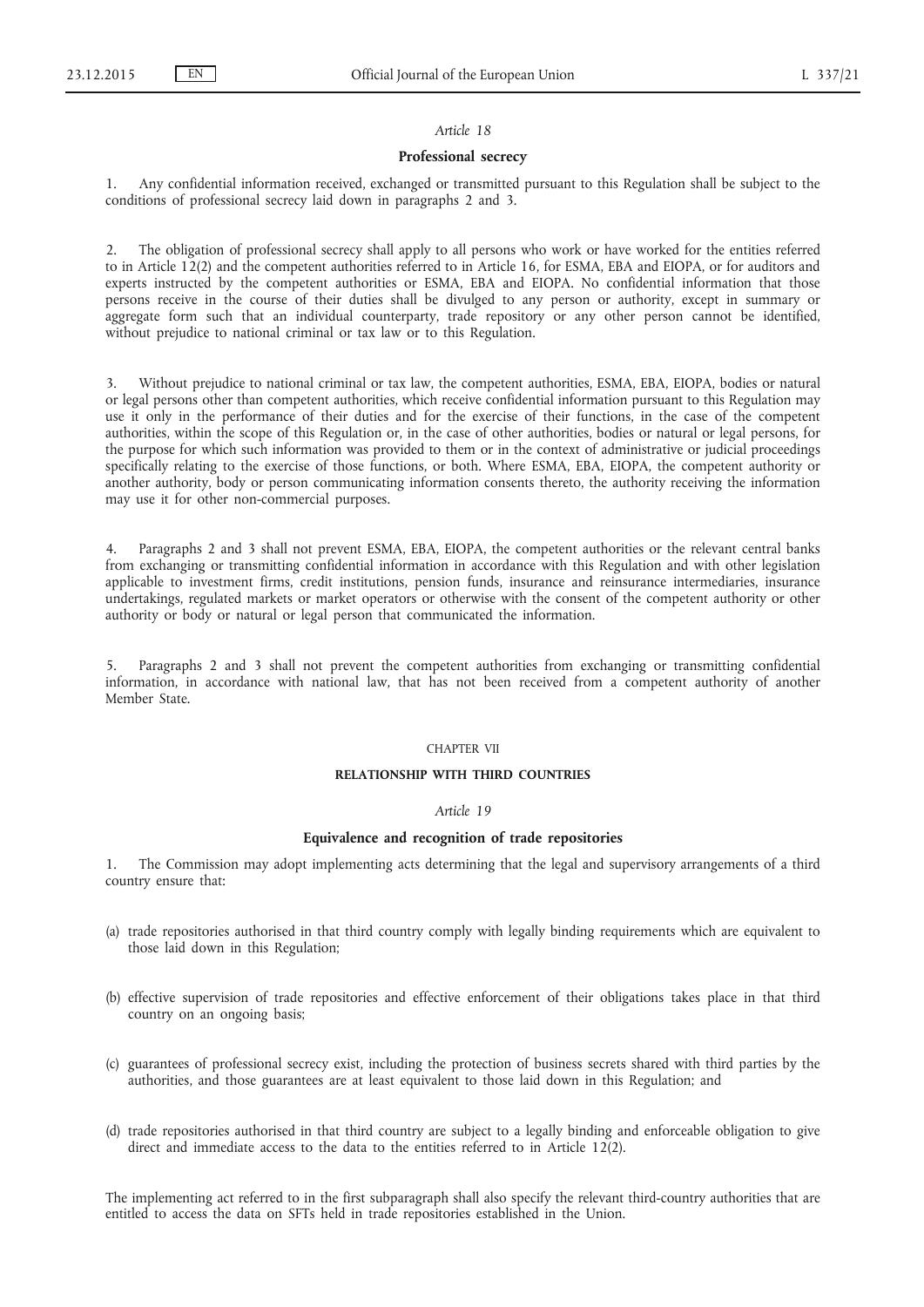The implementing act referred to in the first subparagraph of this paragraph shall be adopted in accordance with the examination procedure referred to in Article 31(2).

2. Where trade repositories authorised in a third country are not subject to a legally binding and enforceable obligation under the law of that third country to give direct and immediate access to the data to the entities referred to in Article 12(2), the Commission shall submit recommendations to the Council for the negotiation of international agreements with that third country regarding mutual access to, and exchange of, information on SFTs held in trade repositories which are established in that third country, in order to ensure that all of the entities referred to in Article 12(2) have direct and immediate access to all of the information needed for the exercise of their duties.

3. A trade repository established in a third country may provide its services and activities to entities established in the Union for the purposes of Article 4 only after its recognition by ESMA in accordance with the requirements laid down in paragraph 4 of this Article.

- 4. A trade repository referred to in paragraph 3 shall submit to ESMA either of the following:
- (a) an application for recognition;
- (b) an application for extension of the registration for the purposes of Article 4 of this Regulation in the case of a trade repository already recognised in accordance with Regulation (EU) No 648/2012.

5. An application as referred to in paragraph 4 shall be accompanied by all necessary information, including at least the information necessary to verify that the trade repository is authorised and subject to effective supervision in a third country which satisfies all of the following criteria:

- (a) the Commission has determined, by means of an implementing act pursuant to paragraph 1, that the third country has an equivalent and enforceable regulatory and supervisory framework;
- (b) the relevant authorities of the third country have entered into cooperation arrangements with ESMA specifying at least:
	- (i) a mechanism for the exchange of information between ESMA and any other Union authority that exercises responsibilities as a result of any delegation of tasks pursuant to Article 9(1) on the one hand and the relevant competent authorities of the third country concerned on the other; and
	- (ii) procedures concerning the coordination of supervisory activities.

ESMA shall apply Regulation (EC) No 45/2001 with regard to the transfer of personal data to a third country.

Within 30 working days of receipt of the application, ESMA shall assess whether the application is complete. If ESMA determines that the application is not complete, it shall set a deadline by which the applicant trade repository is to provide additional information.

7. Within 180 working days of the submission of a complete application, ESMA shall inform the applicant trade repository in writing with a fully reasoned explanation whether the recognition has been granted or refused.

8. ESMA shall publish on its website a list of the trade repositories recognised in accordance with this Article.

# *Article 20*

### **Indirect access to data between authorities**

ESMA may conclude cooperation arrangements with relevant authorities of third countries that need to fulfil their respective responsibilities and mandates regarding mutual exchange of information on SFTs made available to ESMA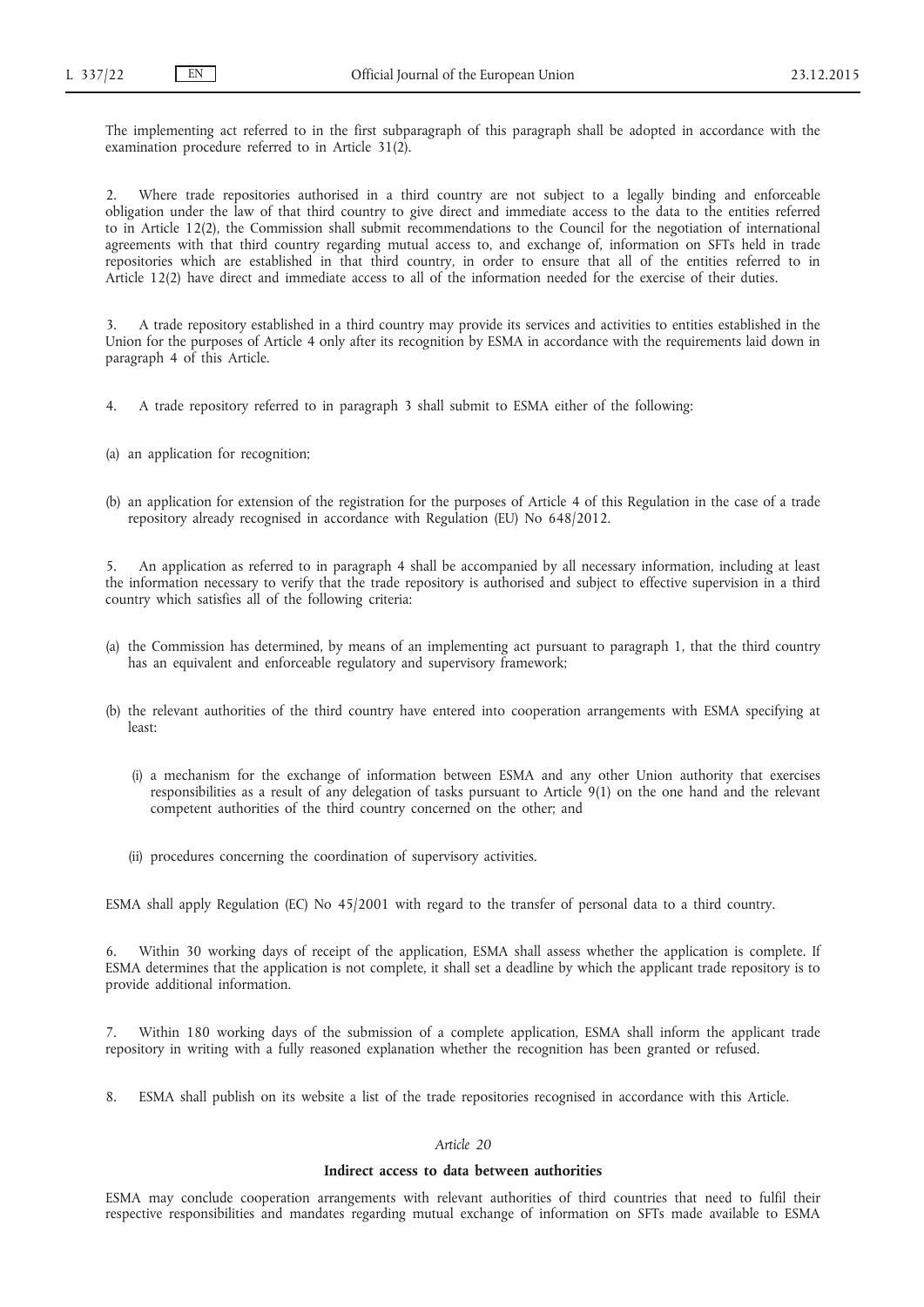by Union trade repositories in accordance with Article 12(2) and on SFT data collected and maintained by third-country authorities, provided that guarantees of professional secrecy exist, including with regard to the protection of business secrets shared by the authorities with third parties.

### *Article 21*

#### **Equivalence of reporting**

1. The Commission may adopt implementing acts determining that the legal, supervisory and enforcement arrangements of a third country:

(a) are equivalent to the requirements laid down in Article 4;

- (b) ensure protection of professional secrecy equivalent to that laid down in this Regulation;
- (c) are being effectively applied and enforced in an equitable and non-distortive manner in order to ensure effective supervision and enforcement in that third country; and
- (d) ensure that the entities referred to in Article 12(2) have either direct access to the details on SFT data pursuant to Article 19(1) or indirect access to the details on SFTs pursuant to Article 20.

2. Where the Commission has adopted an implementing act on equivalence with regard to a third country, as referred to in paragraph 1 of this Article, counterparties entering into a transaction subject to this Regulation shall be deemed to have fulfilled the requirements laid down in Article 4 where at least one of the counterparties is established in that third country and the counterparties have complied with the relevant obligations of that third country in relation to that transaction.

That implementing act shall be adopted in accordance with the examination procedure referred to in Article 31(2).

The Commission shall, in cooperation with ESMA, monitor the effective implementation by third countries for which an implementing act on equivalence has been adopted of the requirements equivalent to those laid down in Article 4 and report regularly to the European Parliament and to the Council. Where the report reveals an insufficient or inconsistent application of the equivalent requirements by third-country authorities, the Commission shall consider, within 30 calendar days of the presentation of the report, whether to withdraw the recognition as equivalent of the thirdcountry legal framework in question.

### CHAPTER VIII

### **ADMINISTRATIVE SANCTIONS AND OTHER ADMINISTRATIVE MEASURES**

#### *Article 22*

### **Administrative sanctions and other administrative measures**

Without prejudice to Article 28 and the right of Member States to provide for and impose criminal sanctions, Member States shall, in accordance with national law, provide for competent authorities to have the power to impose administrative sanctions and other administrative measures in relation to at least infringements of Articles 4 and 15.

Where the provisions referred to in the first subparagraph apply to legal persons, Member States shall empower competent authorities, in the case of an infringement, to apply sanctions, subject to the conditions laid down in national law, to members of the management body, and to other individuals who under national law are responsible for the infringement.

2. The administrative sanctions and other administrative measures taken for the purpose of paragraph 1 shall be effective, proportionate and dissuasive.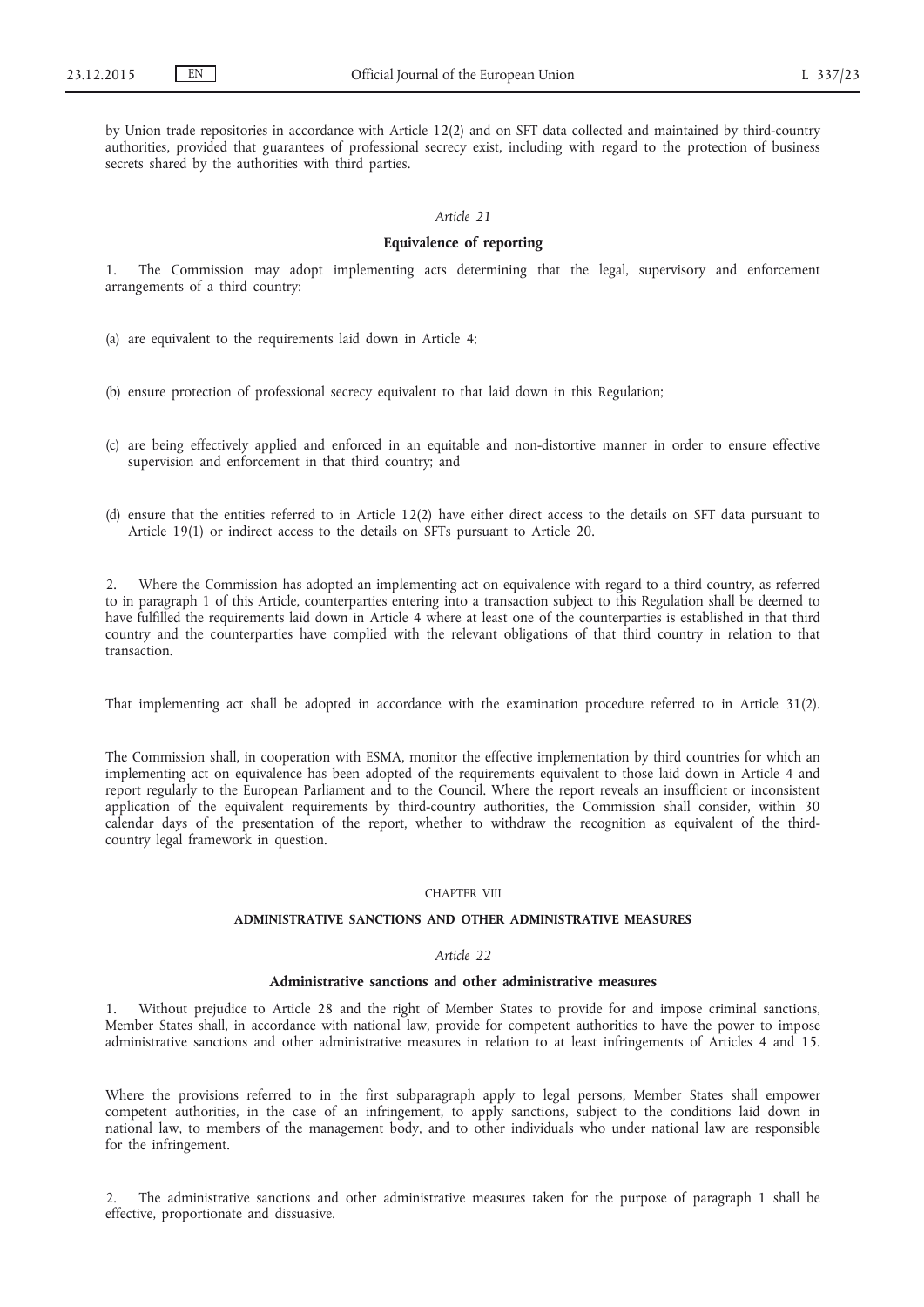3. Where Member States have chosen, in accordance with paragraph 1 of this Article, to lay down criminal sanctions for the infringements of the provisions referred to in that paragraph they shall ensure that appropriate measures are in place so that competent authorities have all of the necessary powers to liaise with judicial, prosecuting, or criminal justice authorities within their jurisdiction to receive specific information related to criminal investigations or proceedings commenced for possible infringements of Articles 4 and 15, and to provide such information to other competent authorities and ESMA to fulfil their obligation to cooperate with each other and, where relevant, with ESMA for the purposes of this Regulation.

Competent authorities may cooperate with competent authorities of other Member States and relevant third-country authorities with respect to the exercise of their powers to impose sanctions.

Competent authorities may also cooperate with competent authorities of other Member States with respect to facilitating the recovery of pecuniary sanctions.

Member States shall, in accordance with national law, confer on competent authorities the power to apply at least the following administrative sanctions and other administrative measures in the event of the infringements referred to in paragraph 1:

- (a) an order requiring the person responsible for the infringement to cease the conduct and to desist from a repetition of that conduct;
- (b) a public statement which indicates the person responsible and the nature of the infringement in accordance with Article 26;
- (c) withdrawal or suspension of the authorisation;
- (d) a temporary ban against any person discharging managerial responsibilities, or any natural person who is held responsible for such an infringement, from exercising management functions;
- (e) maximum administrative pecuniary sanctions of at least three times the amount of the profits gained or losses avoided because of the infringement where those can be determined by the relevant authority, even if those sanctions exceed the amounts referred to in points (f) and (g);
- (f) in respect of a natural person, a maximum administrative pecuniary sanctions of at least EUR 5 000 000 or, in the Member States whose currency is not the euro, the corresponding value in the national currency on 12 January 2016;
- (g) in respect of legal persons, maximum administrative pecuniary sanctions of at least:
	- (i) EUR 5 000 000 or, in the Member States whose currency is not the euro, the corresponding value in the national currency on 12 January 2016, or up to 10 % of the total annual turnover of the legal person according to the last available accounts approved by the management body for infringements of Article 4;
	- (ii) EUR 15 000 000 or, in the Member States whose currency is not the euro, the corresponding value in the national currency on 12 January 2016, or up to 10 % of the total annual turnover of the legal person according to the last available accounts approved by the management body for infringements of Article 15.

For the purpose of point (g)(i) and (ii) of the first subparagraph, where the legal person is a parent undertaking or a subsidiary of the parent undertaking which has to prepare consolidated financial accounts in accordance with Directive 2013/34/EU, the relevant total annual turnover shall be the total annual turnover or the corresponding type of income according to the relevant accounting regime according to the last available consolidated accounts approved by the management body of the ultimate parent undertaking.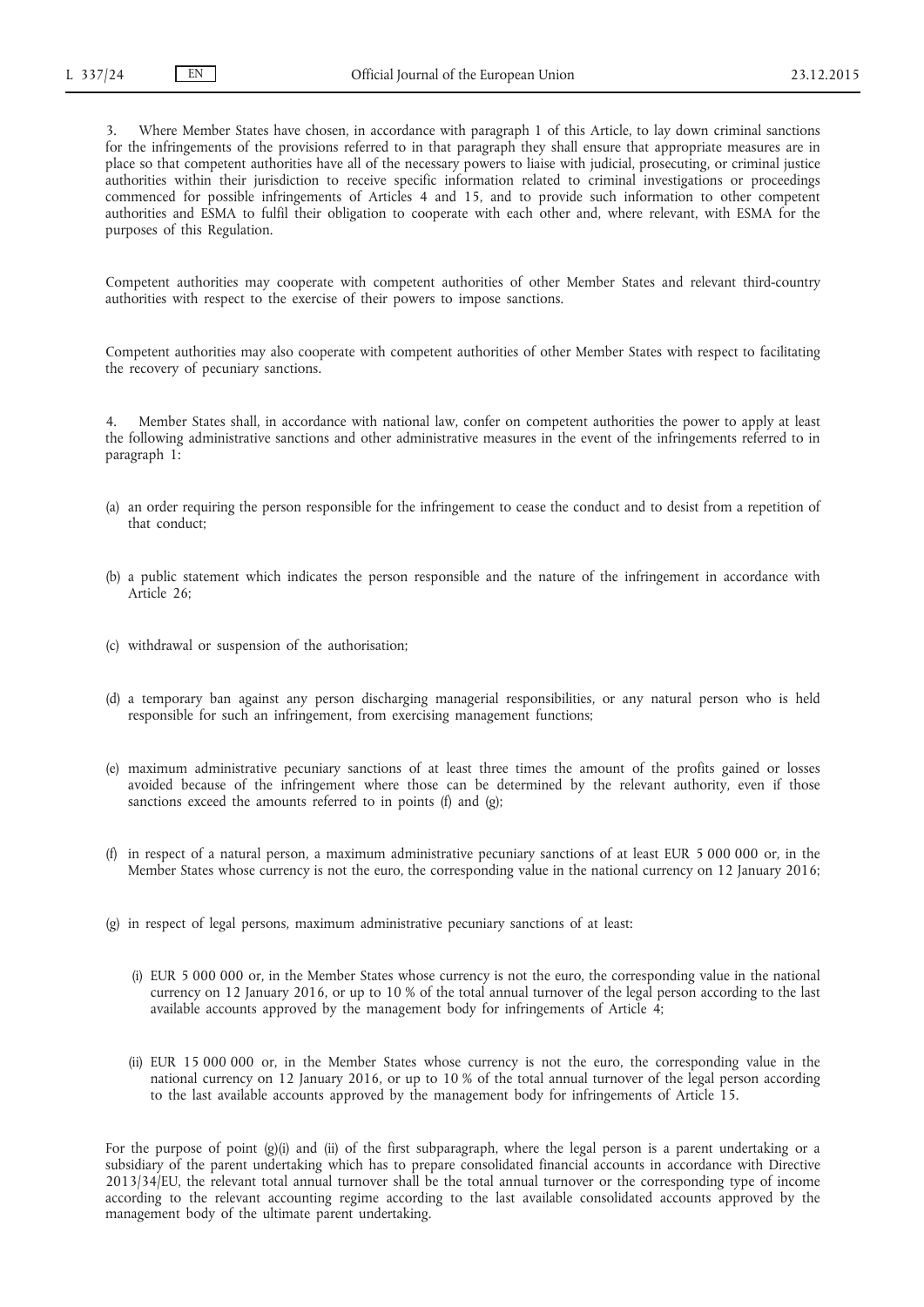Member States may provide that competent authorities have powers in addition to those referred to in this paragraph. Member States may also provide for a wider scope of sanctions and higher levels of sanctions than those provided for in this paragraph.

5. An infringement of Article 4 shall not affect the validity of the terms of an SFT or the possibility of the parties to enforce the terms of an SFT. An infringement of Article 4 shall not give rise to compensation rights from a party to an SFT.

6. Member States may decide not to lay down rules for administrative sanctions and other administrative measures as referred to in paragraph 1 where the infringements referred to in that paragraph are already subject to criminal sanctions in their national law before 13 January 2018. Where they decide not to lay down rules for administrative sanctions and other administrative measures, Member States shall notify, in detail, to the Commission and to ESMA, the relevant parts of their criminal law.

7. By 13 July 2017 Member States shall notify the rules regarding paragraphs 1, 3 and 4 to the Commission and to ESMA. They shall notify the Commission and ESMA without delay of any subsequent amendment thereto.

### *Article 23*

### **Determination of administrative sanctions and other administrative measures**

Member States shall ensure that, when determining the type and level of administrative sanctions and other administrative measures, competent authorities shall take into account all relevant circumstances, including, where appropriate:

- (a) the gravity and duration of the infringement;
- (b) the degree of responsibility of the person responsible for the infringement;
- (c) the financial strength of the person responsible for the infringement, by considering factors such as the total turnover in the case of a legal person or the annual income in the case of a natural person;
- (d) the importance of the profits gained or losses avoided by the person responsible for the infringement, insofar as they can be determined;
- (e) the level of cooperation of the person responsible for the infringement with the competent authority, without prejudice to the need to ensure disgorgement of profits gained or losses avoided by that person;
- (f) previous infringements by the person responsible for the infringement.

Competent authorities may take into account additional factors to those referred to in the first paragraph when determining the type and level of administrative sanctions and other administrative measures.

### *Article 24*

#### **Reporting of infringements**

1. The competent authorities shall establish effective mechanisms to enable reporting of actual or potential infringements of Articles 4 and 15 to other competent authorities.

- 2. The mechanisms referred to in paragraph 1 shall include at least:
- (a) specific procedures for the receipt of reports of infringements of Article 4 or 15 and their follow-up, including the establishment of secure communication channels for such reports;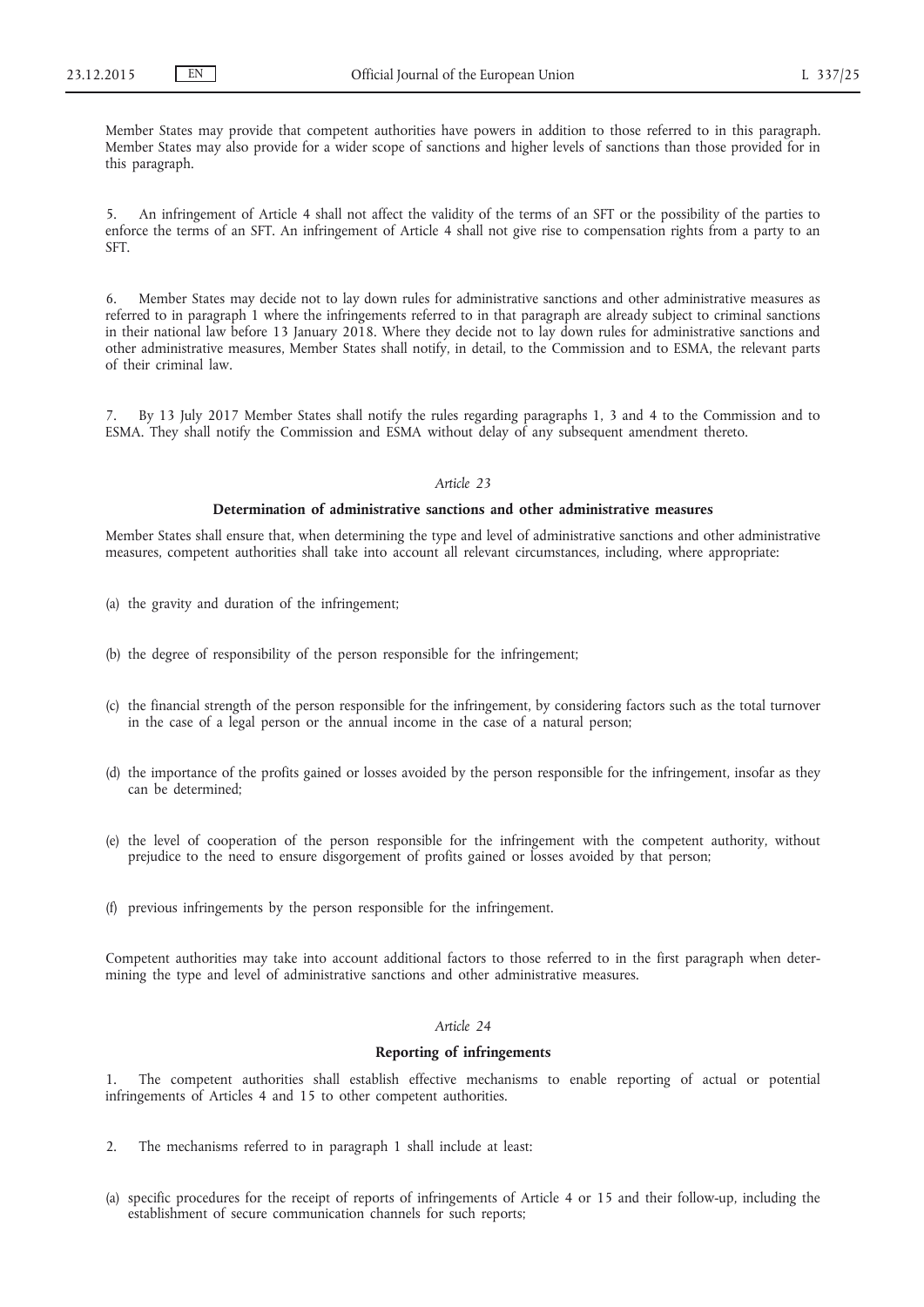- (b) appropriate protection for persons working under a contract of employment who report infringements of Article 4 or 15 or who are accused of infringing those articles against retaliation, discrimination and other types of unfair treatment;
- (c) protection of personal data both of the person who reports the infringement of Article 4 or 15 and of the person who allegedly committed the infringement, including protection in relation to preserving the confidentiality of their identity, at all stages of the procedure without prejudice to disclosure of information being required by national law in the context of investigations or subsequent judicial proceedings.

3. Counterparties shall have in place appropriate internal procedures for their employees to report infringements of Articles 4 and 15.

### *Article 25*

### **Exchange of information with ESMA**

1. Competent authorities shall provide ESMA annually with aggregated and granular information regarding all administrative sanctions and other administrative measures imposed by them in accordance with Article 22. ESMA shall publish aggregated information in an annual report.

2. Where Member States have chosen to lay down criminal sanctions for infringements of the provisions referred to in Article 22, their competent authorities shall provide ESMA annually with anonymised and aggregated data regarding all criminal investigations undertaken and criminal sanctions imposed. ESMA shall publish, in an annual report, data on criminal sanctions imposed.

3. Where the competent authority has disclosed an administrative sanction or other administrative measure, or criminal sanction to the public, it shall, at the same time, report that information to ESMA.

4. ESMA shall develop draft implementing technical standards to determine the procedures and forms for exchange of information as referred to in paragraphs 1 and 2.

ESMA shall submit those draft implementing technical standards to the Commission by 13 January 2017.

Power is conferred to the Commission to adopt the implementing technical standards referred to in the first subparagraph in accordance with Article 15 of Regulation (EU) No 1095/2010.

### *Article 26*

### **Publication of decisions**

1. Subject to paragraph 4 of this Article, Member States shall ensure that competent authorities publish any decision imposing an administrative sanction or other administrative measure in relation to infringements of Article 4 or 15 on their website immediately after the person subject to that decision has been informed of that decision.

2. The information published pursuant to paragraph 1 shall specify at least the type and nature of the infringement and the identity of the person subject to the decision.

3. Paragraphs 1 and 2 shall not apply to decisions imposing measures that are of an investigatory nature.

Where a competent authority considers, following a case-by-case assessment, that the publication of the identity of the legal person subject to the decision, or the personal data of a natural person, would be disproportionate, or where such publication would jeopardise an ongoing investigation or the stability of the financial markets, it shall do one of the following:

(a) defer publication of the decision until the reasons for that deferral cease to exist;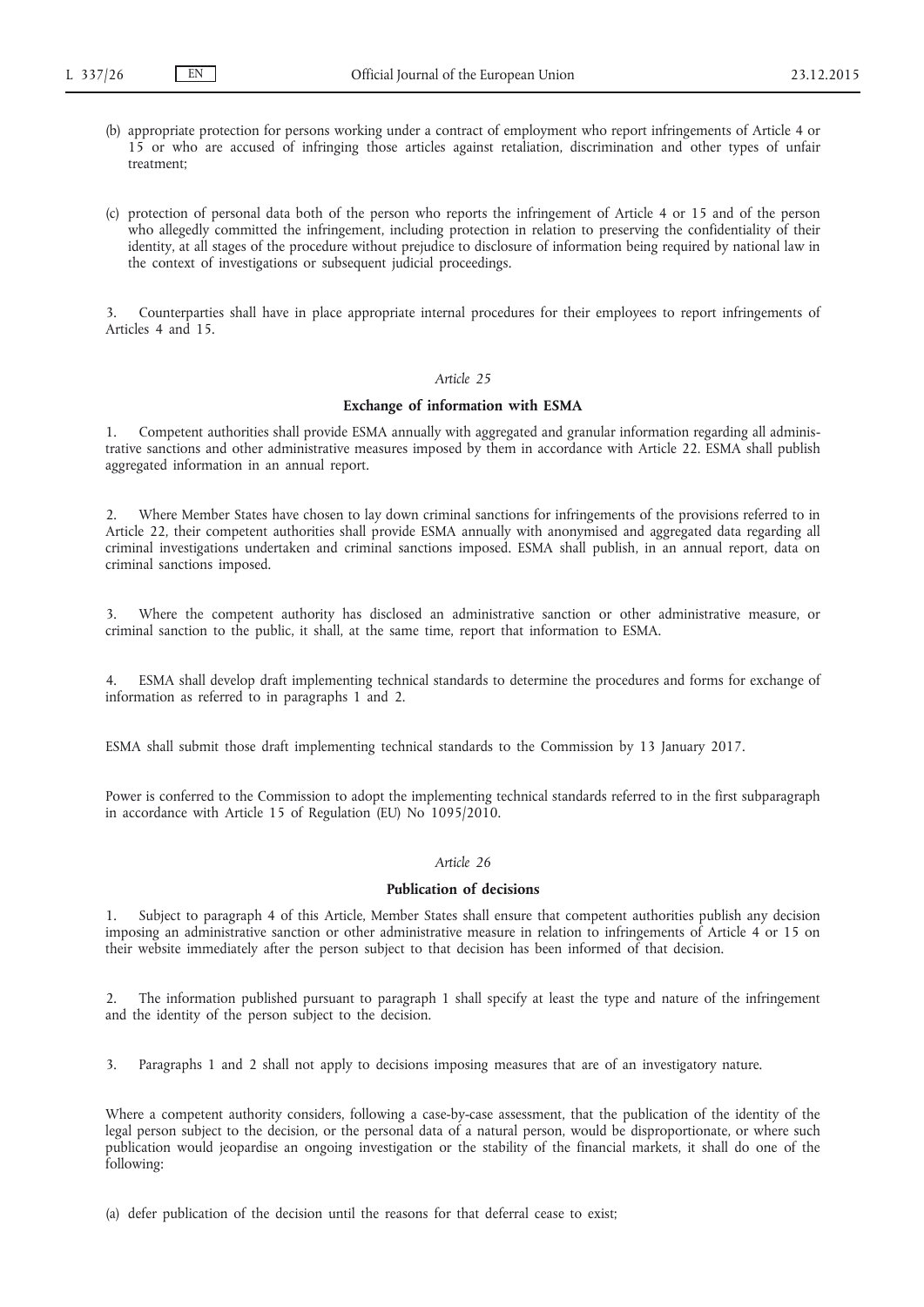- (b) publish the decision on an anonymous basis in accordance with national law where such publication ensures effective protection of the personal data concerned and, where appropriate, postpone publication of the relevant data for a reasonable period of time where it is foreseeable that the reasons for anonymous publication will cease to exist during that period;
- (c) not publish the decision in the event that the competent authority is of the opinion that publication in accordance with point (a) or (b) will be insufficient to ensure:
	- (i) that the stability of financial markets is not jeopardised; or
	- (ii) the proportionality of the publication of such decisions with regard to measures which are deemed to be of a minor nature.

Where the decision is subject to an appeal before a national judicial, administrative or other authority, competent authorities shall also publish immediately on their website such information and any subsequent information on the outcome of such an appeal. Any decision annulling a decision subject to appeal shall also be published.

5. Competent authorities shall inform ESMA of all administrative sanctions and other administrative measures imposed but not published, in accordance with point (c) of paragraph 3, including any appeal in relation thereto and the outcome thereof. Member States shall ensure that competent authorities receive information and the final judgement in relation to any criminal sanction imposed and submit it to ESMA. ESMA shall maintain a central database of administrative sanctions, other administrative measures and criminal sanctions communicated to it solely for the purposes of exchanging information between competent authorities. That database shall be accessible only to competent authorities and it shall be updated on the basis of the information provided by the competent authorities.

6. Competent authorities shall ensure that any decision that is published in accordance with this Article remain accessible on their website for a period of at least five years after its publication. Personal data contained in those decisions shall be retained on the website of the competent authority for the period which is necessary, in accordance with the applicable data protection rules.

### *Article 27*

### **Right of appeal**

Member States shall ensure that decisions and measures taken pursuant to this Regulation are properly reasoned and subject to a right of appeal before a tribunal. The right of appeal before a tribunal shall also apply where, in respect of an application for authorisation which provides all of the information required, no decision is taken within six months of its submission.

### *Article 28*

### **Sanctions and other measures for the purpose of Articles 13 and 14**

Sanctions and other measures established in accordance with Directives 2009/65/EC and 2011/61/EU shall be applicable to infringements of Articles 13 and 14 of this Regulation.

### CHAPTER IX

### **REVIEW**

### *Article 29*

#### **Reports and review**

Within 36 months of the date of entry into force of the delegated act adopted by the Commission pursuant to Article 4(9), the Commission shall, after consulting ESMA, submit a report on the effectiveness, efficiency and proportionality of the obligations laid down in this Regulation to the European Parliament and to the Council, together with any appropriate proposals. That report shall include, in particular, an overview of similar reporting obligations laid down in third countries taking into account work at international level. It shall also focus on the reporting of any relevant transactions not included in the scope of this Regulation, taking into account any significant developments in market practices, as well as on the possible impact on the level of transparency of securities financing operations.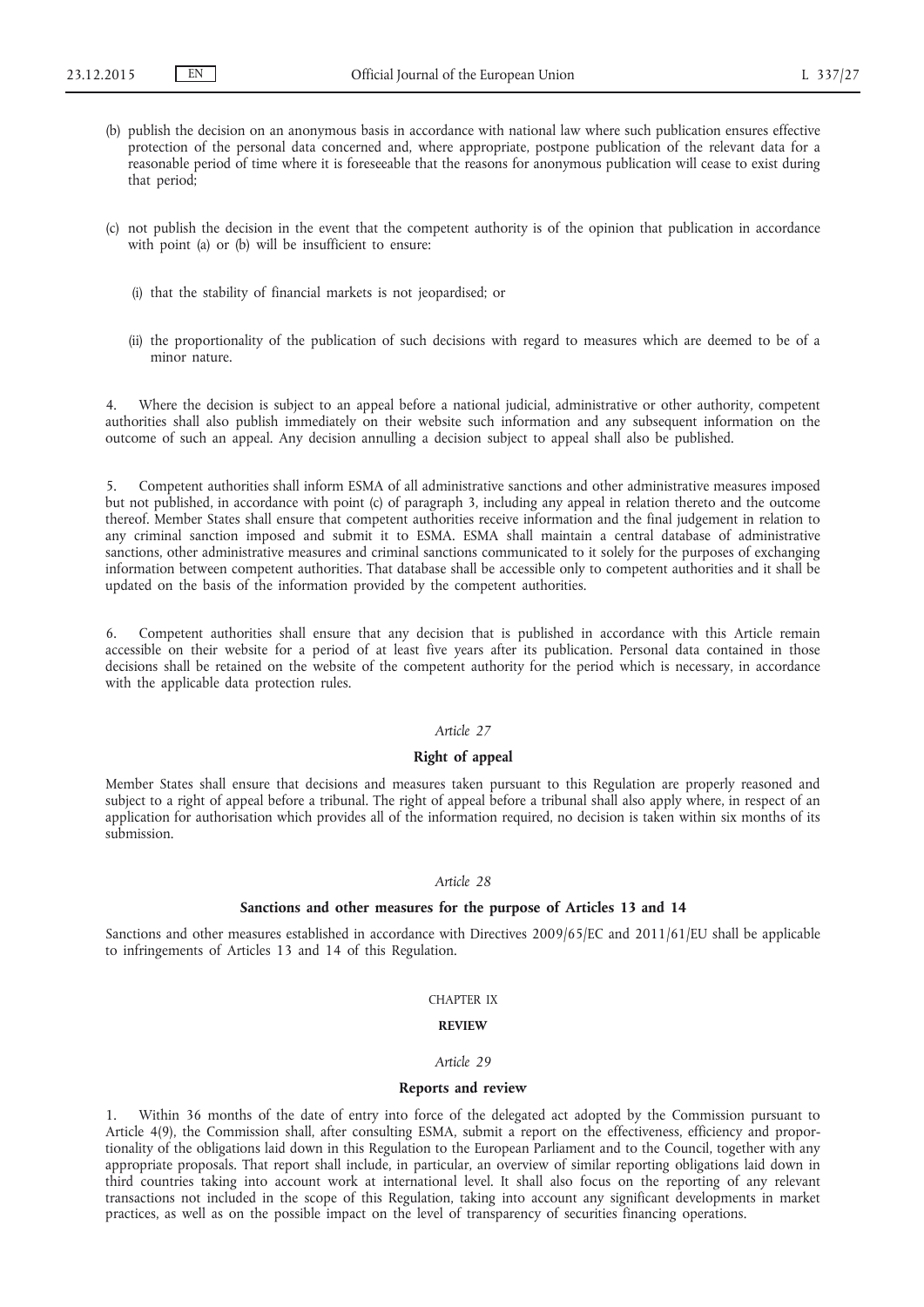For the purposes of the report referred to in the first subparagraph, ESMA shall, within 24 months of the date of entry into force of the delegated act adopted by the Commission pursuant to Article 4(9), and every three years thereafter, or more frequently where significant developments in market practices arise, submit a report to the European Parliament, to the Council and to the Commission on the efficiency of the reporting, taking into account the appropriateness of singleside reporting, in particular in terms of reporting coverage and quality as well as reduction of reports to trade repositories, and on significant developments in market practices with a focus on transactions having an equivalent objective or effect to an SFT.

2. Following completion of, and taking into account, work at international level, the reports referred to in paragraph 1 shall also identify material risks related to the use of SFTs by credit institutions and listed companies and analyse the appropriateness of providing for additional disclosure by those entities in their periodical reports.

3. By 13 October 2017, the Commission shall submit a report to the European Parliament and to the Council on progress in international efforts to mitigate the risks associated with SFTs, including the FSB recommendations for haircuts on non-centrally cleared SFTs, and on the appropriateness of those recommendations for Union markets. The Commission shall submit that report together with any appropriate proposals.

To that end, ESMA shall, by 13 October 2016, in cooperation with EBA and the ESRB and taking due account of international efforts, submit a report to the Commission, to the European Parliament and to the Council, assessing:

- (a) whether the use of SFTs leads to the build-up of significant leverage that is not addressed by existing regulation;
- (b) where appropriate, the options available to tackle such a build-up;
- (c) whether further measures to reduce the pro-cyclicality of that leverage are required.

ESMA's report shall also consider the quantitative impact of the FSB recommendations.

4. Within 39 months of the entry into force of the delegated act adopted by the Commission pursuant to Article 4(9), and within six months of submission of each ESMA report as referred to in the second subparagraph of this paragraph, the Commission shall, after consulting ESMA, submit a report to the European Parliament and to the Council on the application of Article 11 in particular on whether fees that have been charged to trade repositories are proportionate to the turnover of the trade repository concerned and limited to fully covering ESMA's necessary expenditure relating to the registration, recognition and supervision of trade repositories as well as the reimbursement of any costs that the competent authorities may incur carrying out work pursuant to this Regulation in particular as a result of any delegation of tasks pursuant to Article 9(1).

For the purposes of the Commission's reports referred to in the first subparagraph, within 33 months of the date of entry into force of the delegated act adopted by the Commission pursuant to Article 4(9), and every three years thereafter, or more frequently where material changes to fees are introduced, ESMA shall submit a report to the Commission on the fees charged to trade repositories in accordance with this Regulation. Those reports shall set out at least ESMA's necessary expenditures relating to the registration, recognition and supervision of trade repositories, the costs that the competent authorities incurred carrying out work pursuant to this Regulation, in particular, as a result of any delegation of tasks, as well as the fees charged to trade repositories and their proportionality to trade repositories' turnover.

5. After consulting the ESRB, ESMA shall publish an annual report on aggregate SFT volumes by type of counterparty and transaction based on data reported in accordance with Article 4.

### CHAPTER X

### **FINAL PROVISIONS**

#### *Article 30*

### **Exercise of delegated powers**

The power to adopt delegated acts is conferred on the Commission subject to the conditions laid down in this Article.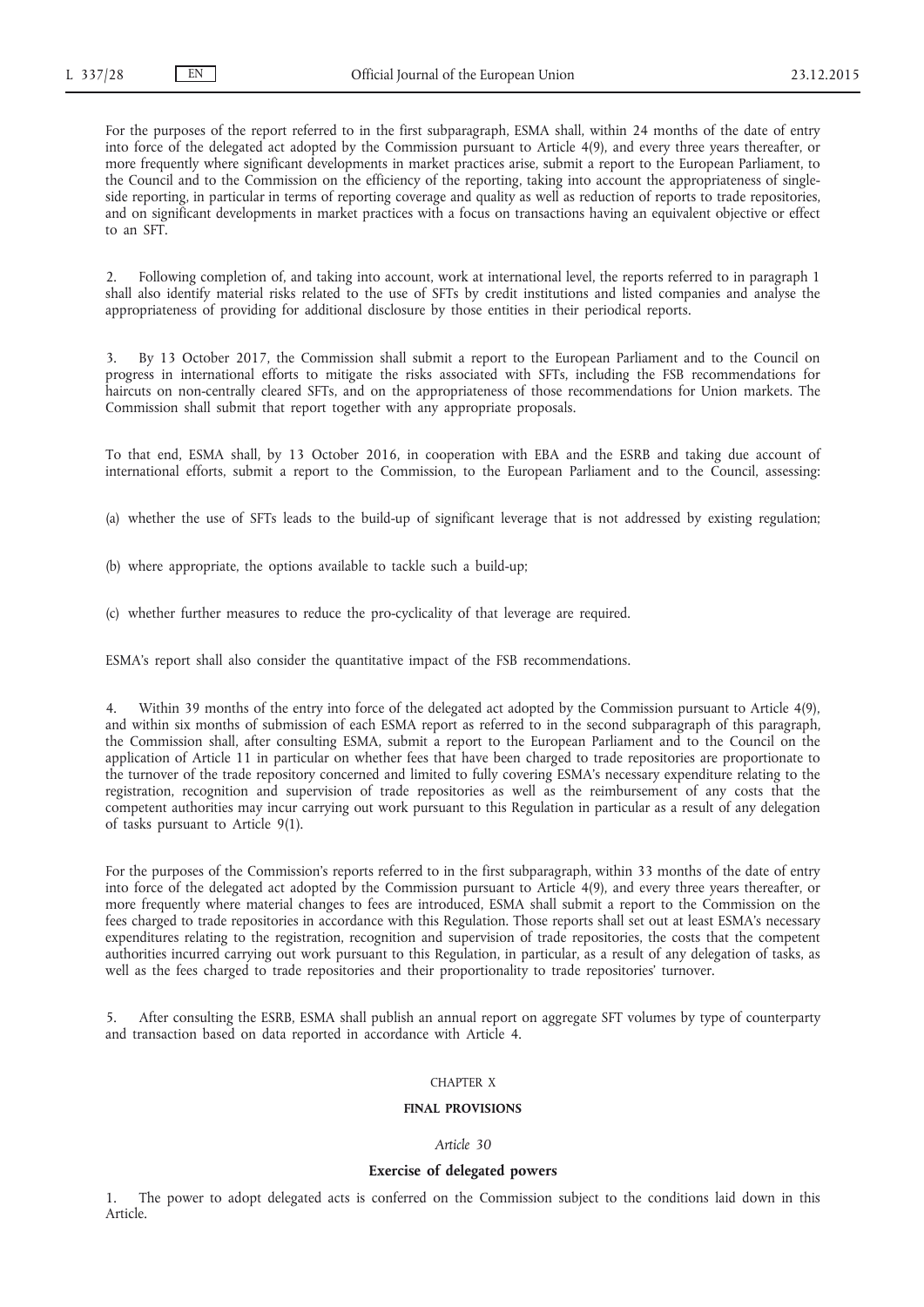2. The power to adopt delegated acts referred to in Article 2(4) and Article 11(2) shall be conferred on the Commission for an indeterminate period of time from 12 January 2016.

3. The delegation of power referred to in Article 2(4) and Article 11(2) may be revoked at any time by the European Parliament or by the Council. A decision to revoke shall put an end to the delegation of the power specified in that decision. It shall take effect the day following the publication of the decision in the *Official Journal of the European Union* or at a later date specified therein. It shall not affect the validity of any delegated acts already in force.

4. As soon as it adopts a delegated act, the Commission shall notify it simultaneously to the European Parliament and to the Council.

5. A delegated act adopted pursuant to Article 2(4) or Article 11(2) shall enter into force only if no objection has been expressed either by the European Parliament or the Council within a period of two months of notification of that act to the European Parliament and the Council or if, before the expiry of that period, the European Parliament and the Council have both informed the Commission that they will not object. That period shall be extended by two months at the initiative of the European Parliament or of the Council.

### *Article 31*

#### **Committee procedure**

1. The Commission shall be assisted by the European Securities Committee established by Commission Decision 2001/528/EC (1). That Committee shall be a committee within the meaning of Regulation (EU) No 182/2011 of the European Parliament and of the Council (2).

2. Where reference is made to this paragraph, Article 5 of Regulation (EU) No 182/2011 shall apply.

### *Article 32*

### **Amendments to Regulation (EU) No 648/2012**

Regulation (EU) No 648/2012 is amended as follows:

- (1) In Article 2, point (7) is replaced by the following:
	- '(7) "OTC derivative" or "OTC derivative contract" means a derivative contract the execution of which does not take place on a regulated market within the meaning of Article 4(1)(14) of Directive 2004/39/EC or on a thirdcountry market considered to be equivalent to a regulated market in accordance with Article 2a of this Regulation;'.
- (2) The following Article is inserted:

*'Article 2a*

### **Equivalence decisions for the purposes of the definition of OTC derivatives**

1. For the purposes of Article 2(7) of this Regulation, a third-country market shall be considered to be equivalent to a regulated market within the meaning of Article 4(1)(14) of Directive 2004/39/EC where it complies with legally binding requirements which are equivalent to the requirements laid down in Title III of that Directive and it is subject to effective supervision and enforcement in that third country on an ongoing basis, as determined by the Commission in accordance with the procedure referred to in paragraph 2 of this Article.

<sup>(</sup> 1) Commission Decision 2001/528/EC of 6 June 2001 establishing the European Securities Committee (OJ L 191, 13.7.2001, p. 45). ( 2) Regulation (EU) No 182/2011 of the European Parliament and of the Council of 16 February 2011 laying down the rules and general principles concerning mechanisms for control by Member States of the Commission's exercise of implementing powers (OJ L 55, 28.2.2011, p. 13).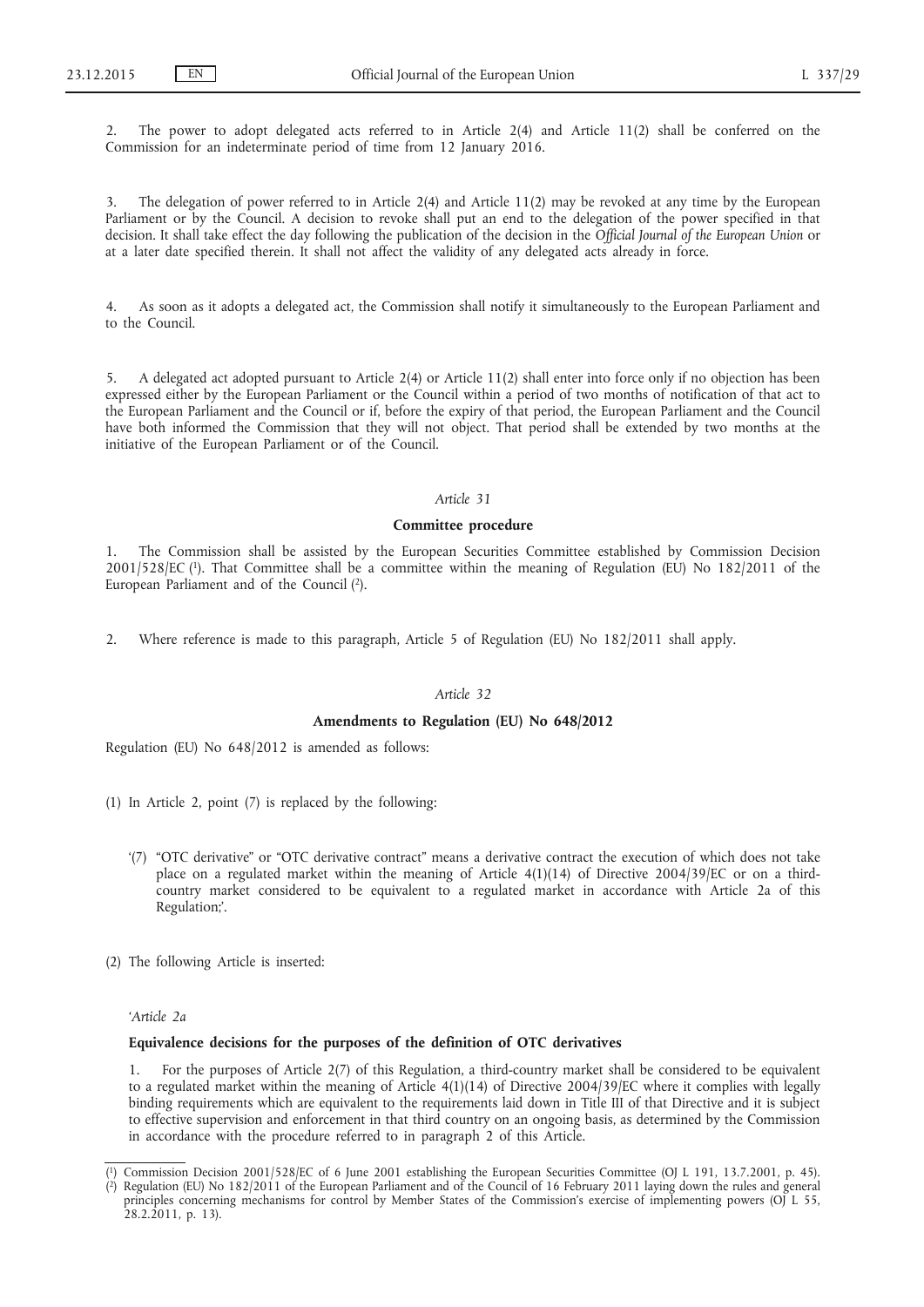2. The Commission may adopt implementing acts determining that a third-country market complies with legally binding requirements which are equivalent to the requirements laid down in Title III of Directive 2004/39/EC and it is subject to effective supervision and enforcement in that third country on an ongoing basis for the purposes of paragraph 1.

Those implementing acts shall be adopted in accordance with the examination procedure referred to in Article 86(2) of this Regulation.

3. The Commission and ESMA shall publish on their websites a list of those markets that are to be considered to be equivalent in accordance with the implementing act referred to in paragraph 2. That list shall be updated periodically.'.

(3) In Article 81, paragraph 3 is replaced by the following:

'3. A trade repository shall make the necessary information available to the following entities to enable them to fulfil their respective responsibilities and mandates:

- (a) ESMA;
- (b) EBA;
- (c) EIOPA;
- (d) the ESRB;
- (e) the competent authority supervising CCPs accessing the trade repositories;
- (f) the competent authority supervising the trading venues of the reported contracts;
- (g) the relevant members of the ESCB, including the ECB in carrying out its tasks within a single supervisory mechanism under Council Regulation (EU) No 1024/2013 (\*);
- (h) the relevant authorities of a third country that has entered into an international agreement with the Union as referred to in Article 75;
- (i) supervisory authorities designated under Article 4 of Directive 2004/25/EC of the European Parliament and of the Council (\*\*);
- (j) the relevant Union securities and market authorities whose respective supervisory responsibilities and mandates cover contracts, markets, participants and underlyings which fall within the scope of this Regulation;
- (k) the relevant authorities of a third country that have entered into a cooperation arrangement with ESMA, as referred to in Article 76;
- the Agency for the Cooperation of Energy Regulators established by Regulation (EC) No 713/2009 of the European Parliament and of the Council (\*\*\*);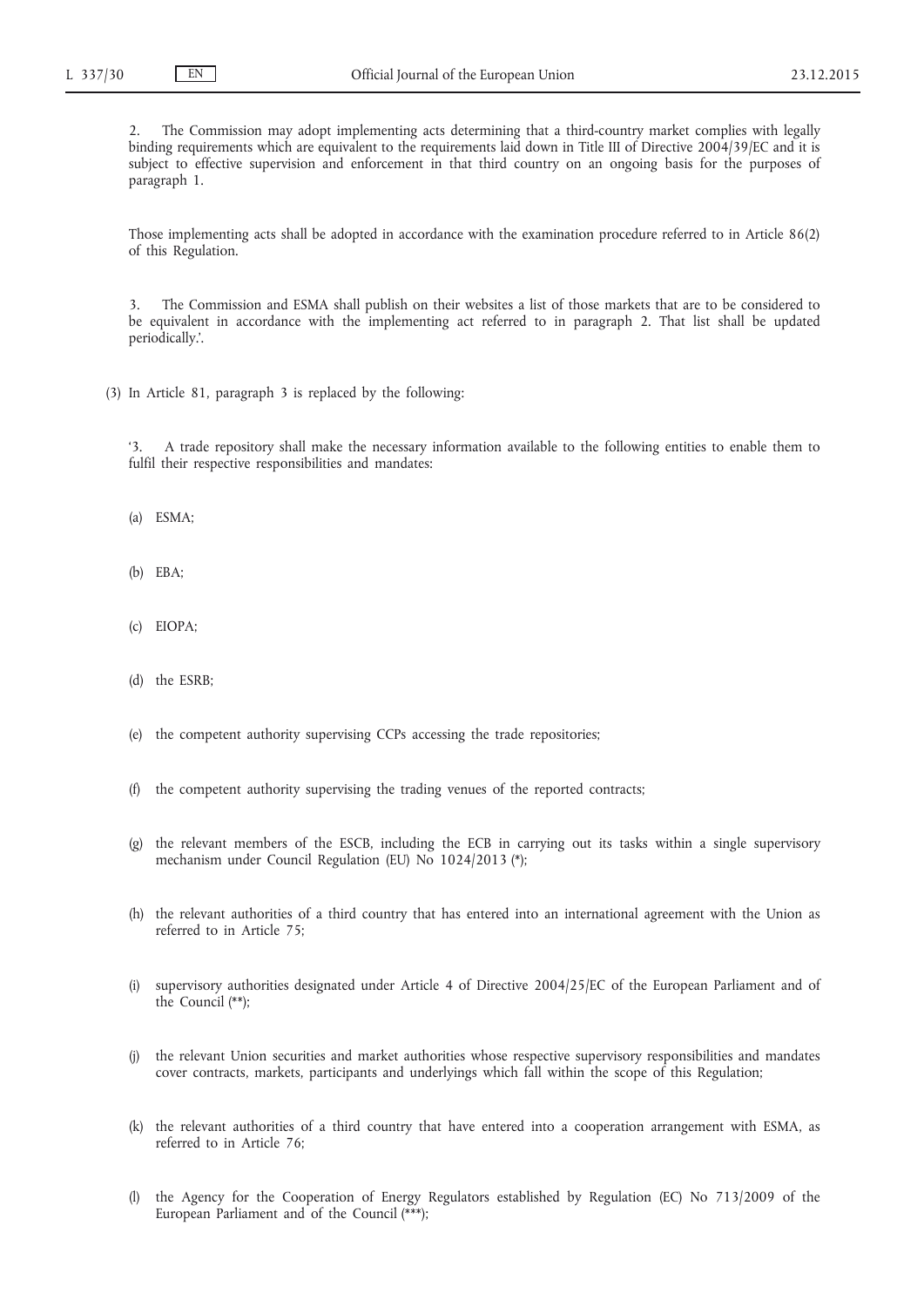$\mathcal{L}$ 

- (m) the resolution authorities designated under Article 3 of Directive 2014/59/EU of the European Parliament and the Council (\*\*\*\*);
- (n) the Single Resolution Board established by Regulation (EU) No 806/2014;
- (o) competent authorities or national competent authorities within the meaning of Regulations (EU) No 1024/2013 and (EU) No 909/2014 and of Directives 2003/41/EC, 2009/65/EC, 2011/61/EU, 2013/36/EU and, 2014/65/EU, and supervisory authorities within the meaning of Directive 2009/138/EC;
- (p) the competent authorities designated in accordance with Article 10(5) of this Regulation.
	- (\*) Council Regulation (EU) No 1024/2013 of 15 October 2013 conferring specific tasks on the European Central Bank concerning policies relating to the prudential supervision of credit institutions (OJ L 287, 29.10.2013, p. 63).
	- (\*\*) Directive 2004/25/EC of the European Parliament and of the Council of 21 April 2004 on takeover bids (OJ L 142, 30.4.2004, p. 12).
- (\*\*\*) Regulation (EC) No 713/2009 of the European Parliament and of the Council of 13 July 2009 establishing an Agency for the Cooperation of Energy Regulators (OJ L 211, 14.8.2009, p. 1).
- (\*\*\*\*) Directive 2014/59/EU of the European Parliament and of the Council of 15 May 2014 establishing a framework for the recovery and resolution of credit institutions and investment firms and amending Council Directive 82/891/EEC and Directives 2001/24/EC, 2002/47/EC, 2004/25/EC, 2005/56/EC, 2007/36/EC, 2011/35/EU, 2012/30/EU and 2013/36/EU, and Regulations (EU) No 1093/2010 and (EU) No 648/2012, of the European Parliament and of the Council (OJ L 173, 12.6.2014, p. 190).'.

### *Article 33*

### **Entry into force and application**

1. This Regulation shall enter into force on the twentieth day following that of its publication in the *Official Journal of the European Union*.

- 2. This Regulation shall apply from 12 January 2016, with the exception of:
- (a) Article 4(1), which shall apply:
	- (i) 12 months after the date of entry into force of the delegated act adopted by the Commission pursuant to Article 4(9) for financial counterparties referred to in points (3)(a) and (b) of Article 3 and third-country entities referred to in point (3)(i) of Article 3 which would require authorisation or registration in accordance with the legislation referred to in points (3)(a) and (b) of Article 3 if they were established in the Union;
	- (ii) 15 months after the date of entry into force of the delegated act adopted by the Commission pursuant to Article 4(9) for financial counterparties referred to in points  $(3)(g)$  and  $(h)$  of Article 3 and third-country entities referred to in point (3)(i) of Article 3 which would require authorisation or registration in accordance with the legislation referred to in points (3)(g) and (h) of Article 3 if they were established in the Union;
	- (iii) 18 months after the date of entry into force of the delegated act adopted by the Commission pursuant to Article 4(9) for financial counterparties referred to in points (3)(c) to (f) of Article 3 and third-country entities referred to point (3)(i) of Article 3 which would require authorisation or registration in accordance with the legislation referred to in points (3)(c) to (f) of Article 3 if they were established in the Union; and
	- (iv) 21 months after the date of entry into force of the delegated act adopted by the Commission pursuant to Article 4(9) for non-financial counterparties;
- (b) Article 13, which shall apply from 13 January 2017;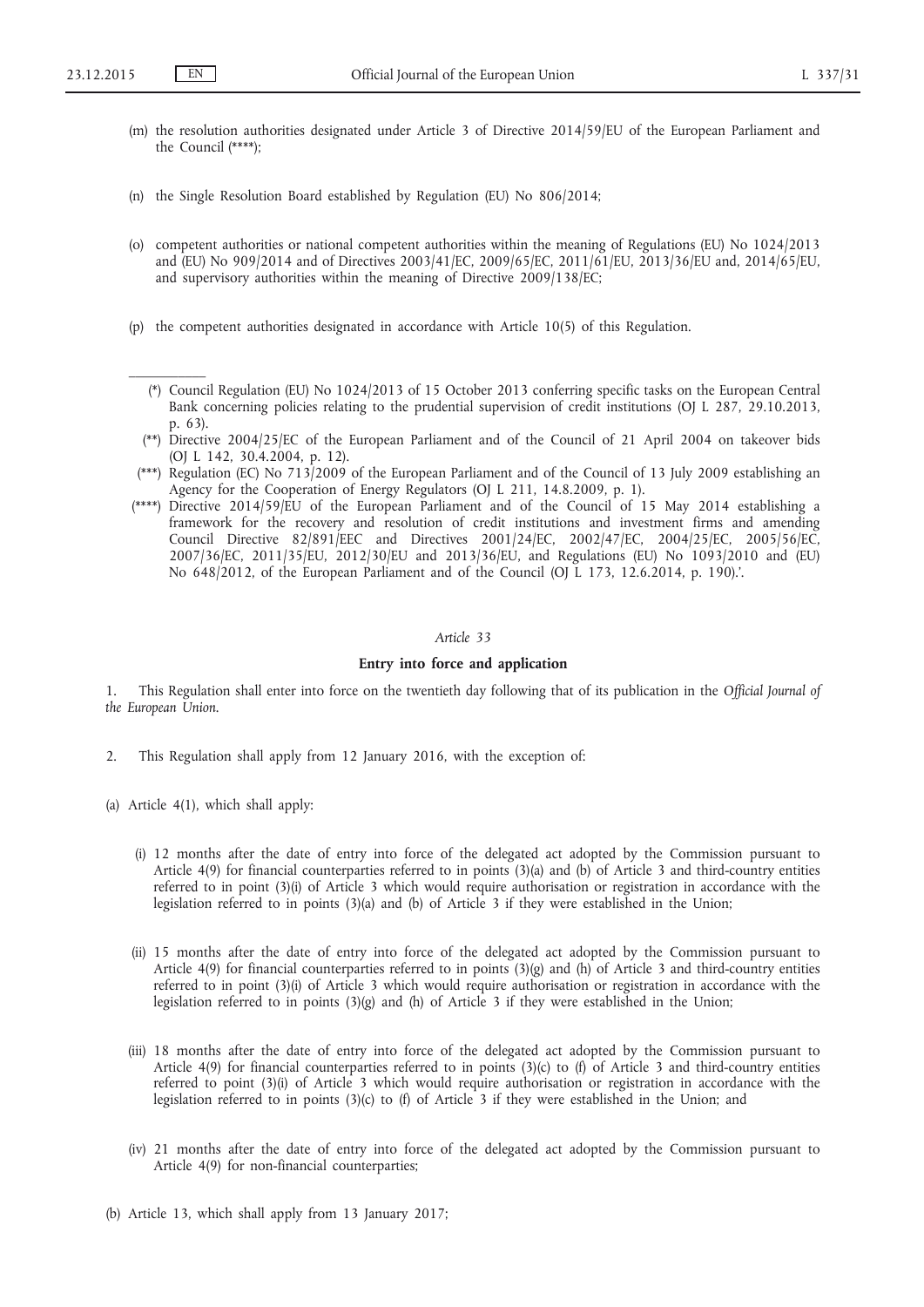- (c) Article 14, which shall apply from 13 July 2017 in the case of collective investment undertakings subject to Directive 2009/65/EC or Directive 2011/61/EU that are constituted before 12 January 2016;
- (d) Article 15, which shall apply from 13 July 2016, including for collateral arrangements existing on that date.

This Regulation shall be binding in its entirety and directly applicable in all Member States.

Done at Strasbourg, 25 November 2015.

*For the European Parliament The President* M. SCHULZ

*For the Council The President* N. SCHMIT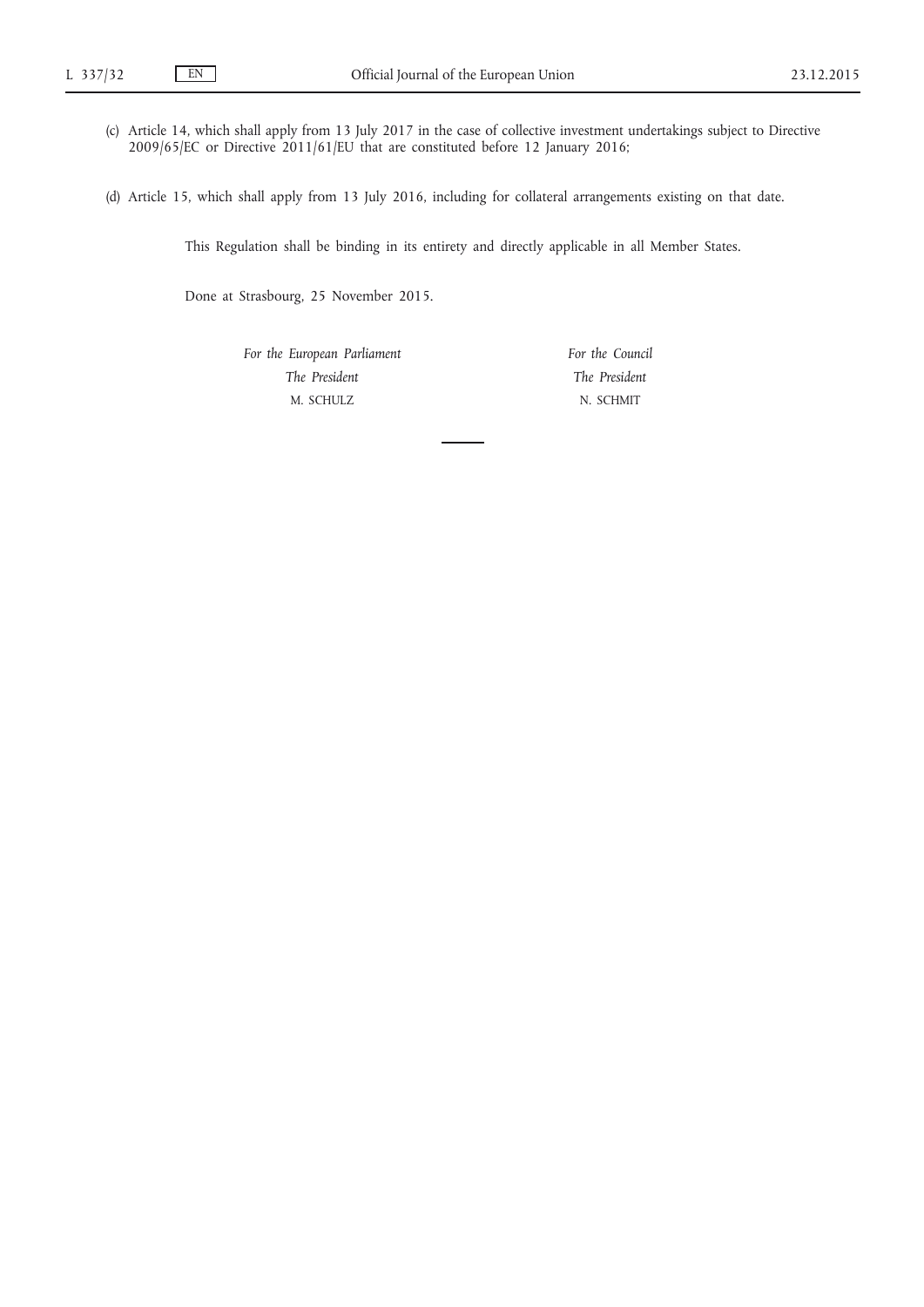#### *ANNEX*

### **Section A – Information to be provided in the UCITS half-yearly and annual reports and the AIF's annual report**

### **Global data:**

- The amount of securities and commodities on loan as a proportion of total lendable assets defined as excluding cash and cash equivalents;
- The amount of assets engaged in each type of SFTs and total return swaps expressed as an absolute amount (in the collective investment undertaking's currency) and as a proportion of the collective investment undertaking's assets under management (AUM).

### **Concentration data:**

- Ten largest collateral issuers across all SFTs and total return swaps (break down of volumes of the collateral securities and commodities received per issuer's name);
- Top 10 counterparties of each type of SFTs and total return swaps separately (Name of counterparty and gross volume of outstanding transactions).

### **Aggregate transaction data for each type of SFTs and total return swaps separately to be broken down according to the below categories:**

- Type and quality of collateral;
- Maturity tenor of the collateral broken down in the following maturity buckets: less than one day, one day to one week, one week to one month, one to three months, three months to one year, above one year, open maturity;
- Currency of the collateral;
- Maturity tenor of the SFTs and total return swaps broken down in the following maturity buckets: less than one day, one day to one week, one week to one month, one to three months, three months to one year, above one year, open transactions;
- Country in which the counterparties are established;
- Settlement and clearing (e.g., tri-party, Central Counterparty, bilateral).

### **Data on reuse of collateral:**

- Share of collateral received that is reused, compared to the maximum amount specified in the prospectus or in the disclosure to investors;
- Cash collateral reinvestment returns to the collective investment undertaking.

**Safekeeping of collateral received by the collective investment undertaking as part of SFTs and total return swaps:** Number and names of custodians and the amount of collateral assets safe-kept by each of the custodians

# **Safekeeping of collateral granted by the collective investment undertaking as part of SFTs and total return swaps:**

The proportion of collateral held in segregated accounts or in pooled accounts, or in any other accounts